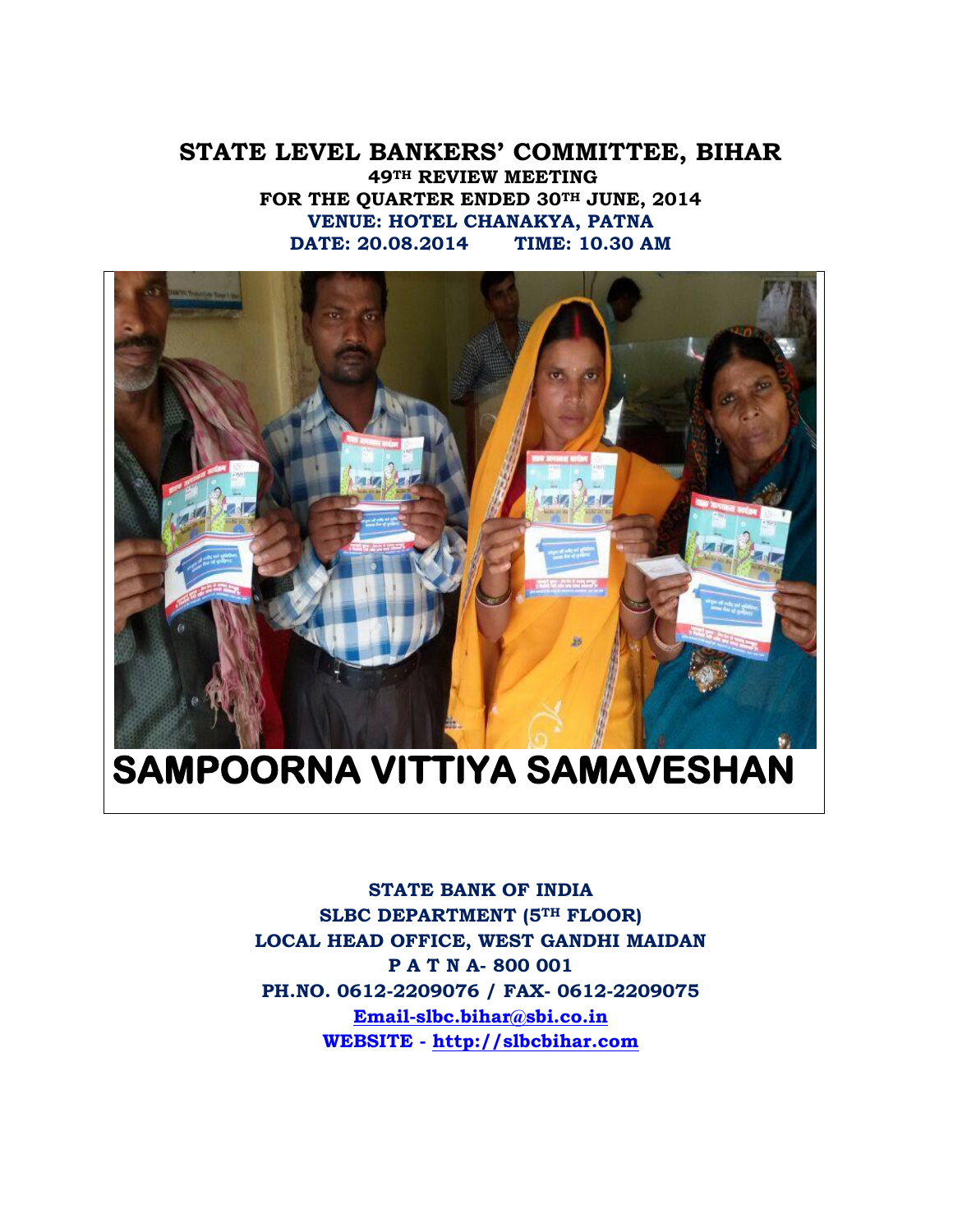|             |                                                                   | AGENDA ITEMS                                                          |                    |  |
|-------------|-------------------------------------------------------------------|-----------------------------------------------------------------------|--------------------|--|
| <b>ITEM</b> |                                                                   | <b>SUBJECT</b>                                                        | <b>PAGE</b><br>NO. |  |
| Ι.          | ON THE 27th MAY 2014                                              | CONFIRMATION OF THE MINUTES OF THE 48th SLBC MEETING HELD             | $\overline{2}$     |  |
|             |                                                                   | ACTION TAKEN REPORT ON THE 48TH SLBC MEETING                          | $3 - 5$            |  |
| п           | <b>KEY INDICATORS</b>                                             |                                                                       | 6                  |  |
|             |                                                                   | REVIEW OF PERFORMANCE UNDER ANNUAL CREDIT PLAN: 2014-15               | 7-8                |  |
| III         | <b>LBS:STRENGTHENING OF MIS</b>                                   |                                                                       | 8                  |  |
| IV          | <b>BRANCH OPENING 2014-15</b>                                     |                                                                       | 9                  |  |
|             | <b>EDUCATION LOAN</b>                                             |                                                                       | 10                 |  |
| v           | <b>HOUSING LOAN</b>                                               |                                                                       | 10                 |  |
| VI          |                                                                   | PM'S NEW 15 POINT PROGRAMME FOR THE WELFARE OF THE MINORITIES         | 11                 |  |
| VII         | VITTIYA SAMAVESHAN)                                               | COMPREHENSIVE FINANCIAL INCLUSION UNDER MISSION MODE (SAMPOORNA       | $12 - 14$          |  |
|             |                                                                   | <b>GOVERNMENT SPONSORED SCHEMES/ PROGRAMMES</b>                       | 15                 |  |
| <b>VIII</b> |                                                                   | (A) PRIME MINISTER'S EMPLOYMENT GENERATION PROGRAMME (PMEGP)          | 15                 |  |
|             |                                                                   | (B) NATIONAL URBAN LIVELIHOOD MISSION (NULM)                          | 15                 |  |
| IX          | FINANCING TO SELF HELP GROUP                                      |                                                                       | $16 - 17$          |  |
|             | <b>JOINT LIABILITY GROUP</b>                                      |                                                                       |                    |  |
| X           | KISAN CREDIT CARD (KCC)                                           |                                                                       | $18 - 19$          |  |
|             | <b>CROP INSURANCE SCHEME</b>                                      |                                                                       | 19                 |  |
| XI          | DAIRY, FISHERY AND POULTRY                                        |                                                                       | 20                 |  |
|             | <b>FARM MECHANISATION</b>                                         |                                                                       | 20                 |  |
|             |                                                                   | ADVANCE GRANTED TO UNITS PROVIDING STORAGE FACILITY                   | 20                 |  |
|             | <b>AGRICULTURE TERM LOAN (ATL)</b>                                |                                                                       | 20                 |  |
|             | <b>CD RATIO</b>                                                   |                                                                       | $21 - 22$          |  |
| XII         | <b>RECOVERY</b>                                                   |                                                                       | 22                 |  |
|             |                                                                   | NPA, WRITE-OFF AND CERTIFICATE CASES                                  | 23                 |  |
|             |                                                                   | PRIORITY SECTOR LENDING, AGRI CREDIT, DRI SCHEME & WEAKER SECTION     | 24                 |  |
| <b>XIII</b> |                                                                   | OPENING OF NO FRILL ACCOUNTS AND TRANSACTIONS DONE BY BCAs            | 25                 |  |
|             |                                                                   | EXTENDING MOBILE BANKING AND INTERNET BANKING FACILITY                | 25                 |  |
| <b>XIV</b>  |                                                                   | IMPLEMENTATION OF FINANCIAL INCLUSION PLANS IN LWE AFFECTED DISTRICTS | 26                 |  |
| XV          |                                                                   | INVESTIGATION OF CYBER FRAUD & COUNTERFEIT NOTES DETECTED BY BANKS    | 27                 |  |
| XVI         |                                                                   | FUNCTIONING OF RURAL SELF EMPLOYMENT TRAINING INSTITUTES (RSETIS)     | $27 - 28$          |  |
| XVII        | FINANCIAL LITERACY INITIATIVES                                    |                                                                       | 29                 |  |
|             | <b>MEDIUM &amp; SMALL ENTERPRISES</b>                             |                                                                       | 30                 |  |
| XVIII       |                                                                   | SMALL ROAD TRANSPORT OPERATORS (SRTOS)                                | 30                 |  |
|             |                                                                   | ADVANCES GRANTED UNDER CGTMSE COVERAGE                                | 30<br>30           |  |
|             | TARGET UNDER MANUFACTURING SECTOR                                 |                                                                       |                    |  |
| XIX         | <b>WEAVERS CREDIT CARD</b>                                        |                                                                       | 31<br>31           |  |
|             | <b>FOOD PROCESSING UNITS</b><br>SECURITY RELATED CONCERN OF BANKS |                                                                       |                    |  |
| XX          |                                                                   | SPECIAL CENTRAL ASSISTANCE (SCA) TO SPECIAL COMPONENT PLAN (SCP)      | 32                 |  |
| XXI         |                                                                   | FOR SCHEDULED CASTES                                                  | 32                 |  |
|             | <b>MISCELLANEOUS</b>                                              | REGISTRATION OF SECURITY INTEREST WITH CERSAI                         | 33                 |  |
| XXII        | <b>ISSUES</b>                                                     | ESCALATION IN STAMP DUTY PAYABLE ON SECURITY<br><b>DOCUMENTS</b>      | 33                 |  |
|             |                                                                   | SCHEDULE OF DLCC & DLRC MEETINGS FOR F.Y. 2014-15                     | 33                 |  |
|             |                                                                   |                                                                       |                    |  |

**A G E N D A I T E M S**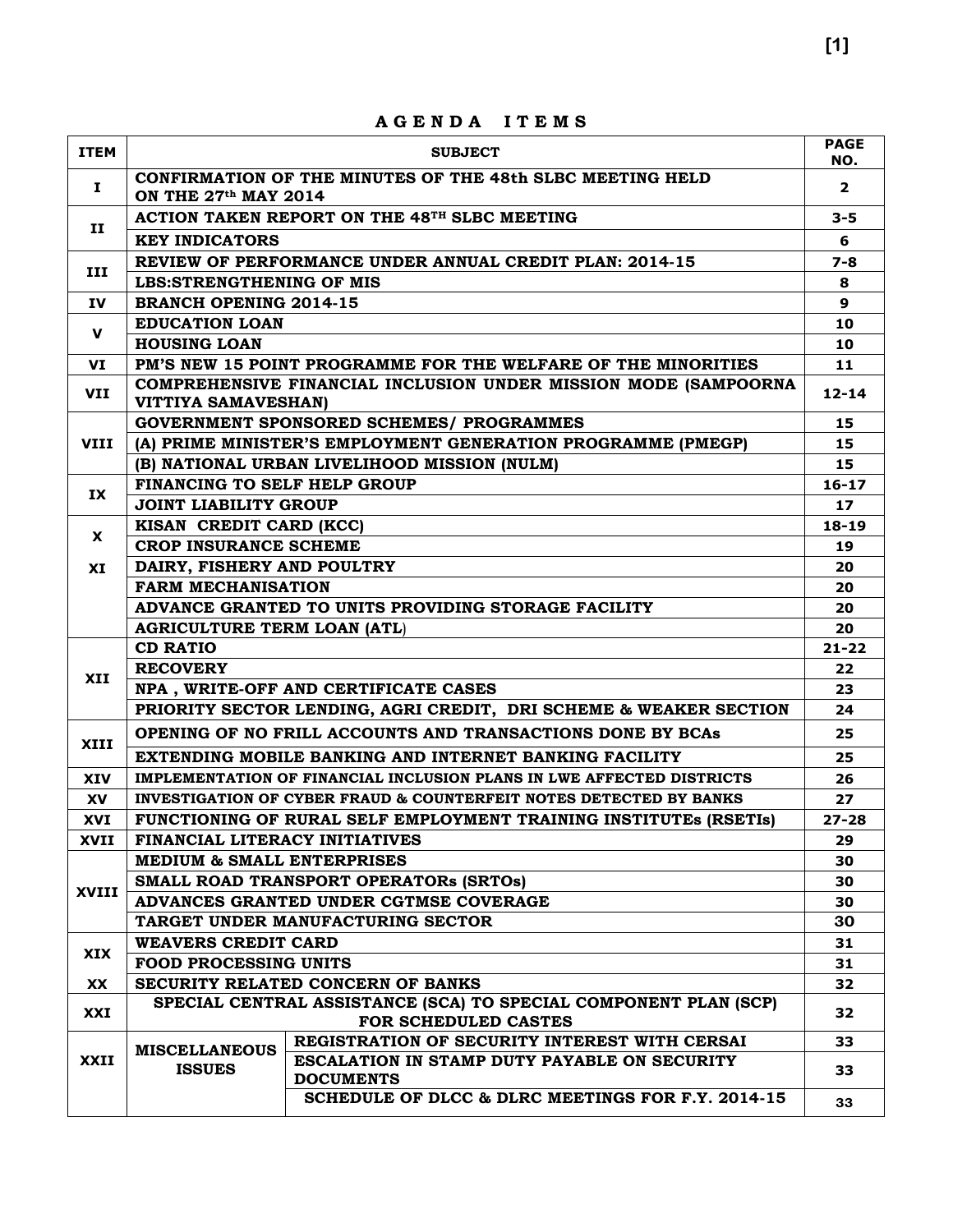**STATE LEVEL BANKERS'COMMITTEE 49 TH MEETING**

**NOTES ON AGENDA ITEMS**

# AGENDA-I

#### **CONFIRMATION OF MINUTES OF THE 48 TH STATE LEVEL BANKERS' COMMITTEE MEETING HELD ON 27.05.2014**

The House may please confirm the Minutes of the 48<sup>th</sup> State Level Bankers' Committee meeting held on the 27<sup>th</sup> May 2014.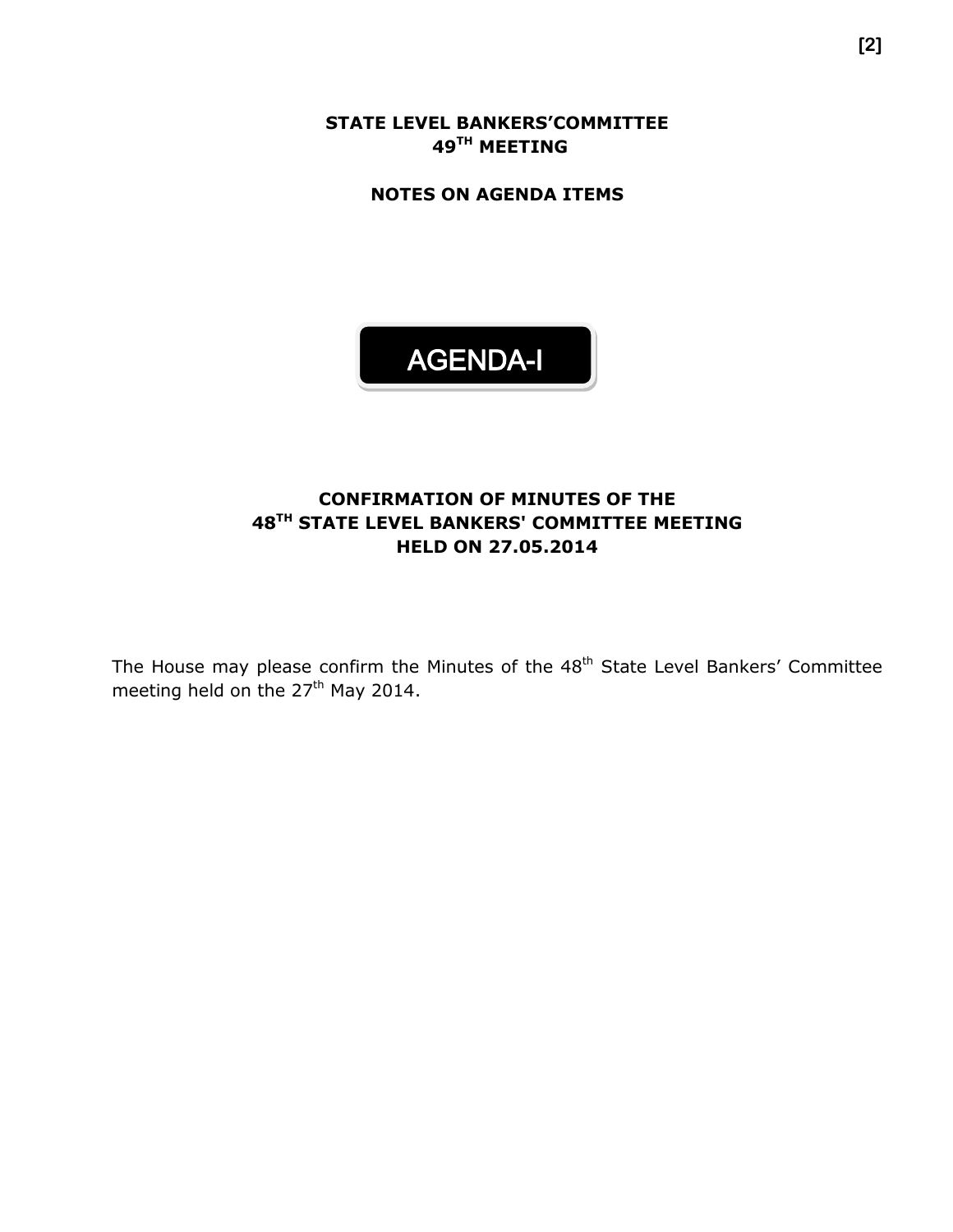## AGENDA-II

#### **ACTION TAKEN REPORT ON THE ACTION POINTS OF 48 TH SLBC MEETING HELD ON 27.05.2014 AT PATNA**

**[1] ACTION POINT –** Banks should put in concerted efforts to ensure achievement of target set under ACP to achieve 100% of their target during 2014-15.

(Action: All Banks)

**ACTION TAKEN: -** Due to sincere efforts made by Banks in the State, ACP achievement till June'14 has been to the tune of 20.62% of the annual targets as compared to achievement of 17.37% target during June'2013 quarter. In absolute terms 42% increase in disbursement is observed during June'2014 quarter over the achievement during June'2013 quarter.

**[2] ACTION POINT –** The Banks should give focus on issuance of new and renewal of KCC and also increase Agri Term Loan financing like Storage, Farm equipments, Dairy, Poultry etc. in order to achieve the ACP target for Agri. segment.

(Action: All Banks)

**ACTION TAKEN: -** During June'2014 quarter the Banks in the State have provided finance of Rs.6938 Cr under Agriculture as compared to finance of Rs. 4935 Cr provided by the Banks during the same period last year. Thus there has been 41% growth in credit extension under Agriculture segment by the Banks during the first quarter. Financing under KCC has witnessed 29% improvement over last year.

**[3] ACTION POINT –** Implementation of Interest-Subvention scheme in the accounts of SHGs to be ensured. Interest to be applied at the rate of 7% in all NRLM compliant SHG accounts.

(Action: All Banks, SRLM & Canara Bank)

**ACTION TAKEN: -** All Banks are requested to implement the Interest-Subvention scheme in the accounts of SHG so that the SHG borrowers get the benefit of the scheme.

**[4] ACTION POINT -** Education Loan Camps be organised on 9th & 23rd July, 2014 at all district headquarters of the state and all eligible applications to be sanctioned and disbursed.

(Action: State Govt. & All Banks)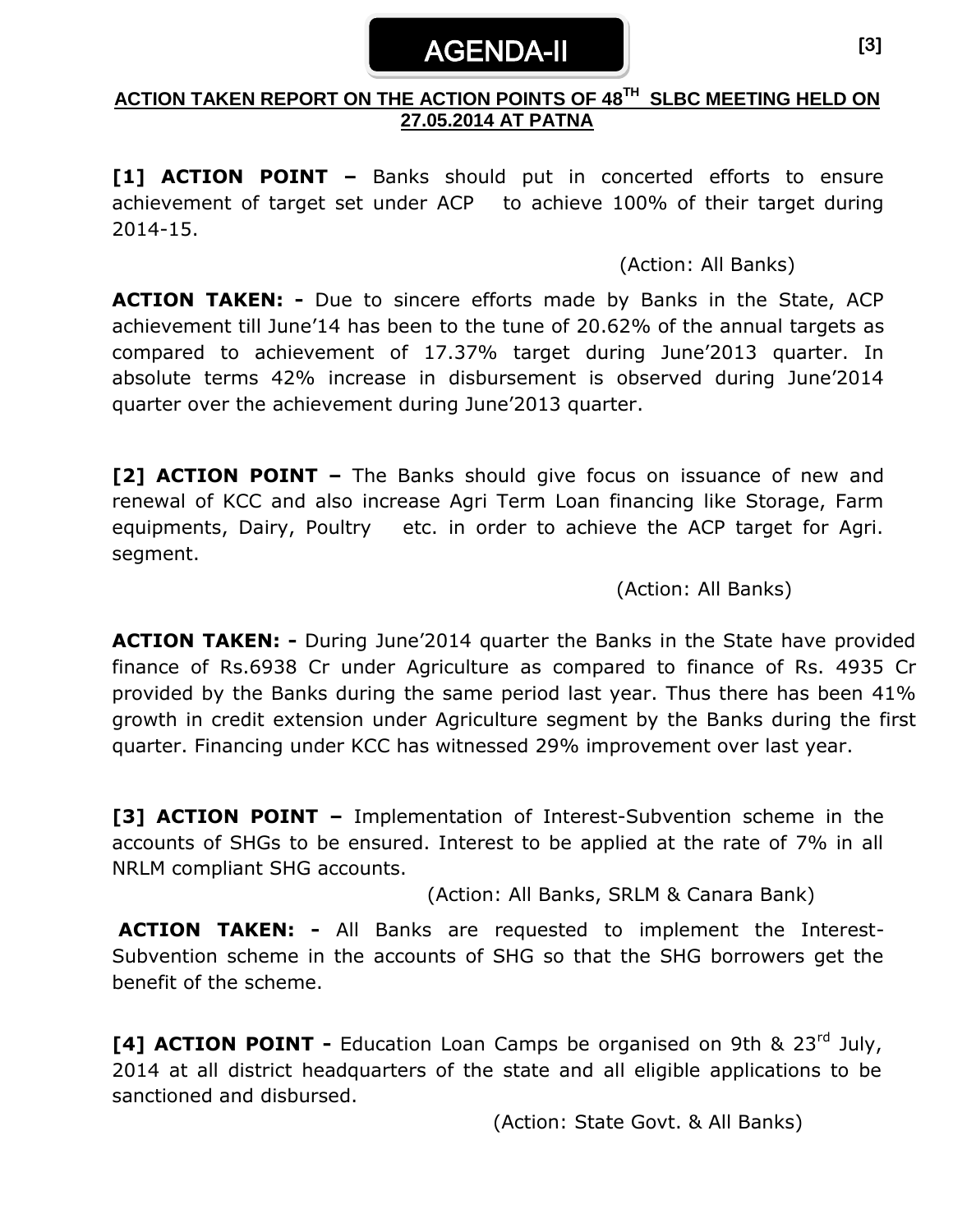**ACTION TAKEN:** - Education Loan camps were organised on 9<sup>th</sup> and 23<sup>rd</sup> July'2014, in which all banks participated. The data with respect to applications received and disposed in the Education loan camps is placed at page no. 10B of the Agenda Book.

**[5] ACTION POINT –** Meeting of SDC Banking and LDMs to be organised by the Finance (Institutional) Department, Govt.of Bihar preferably before the SLBC meeting, so that the feedback provided by them can be discussed in the meeting.

#### (Action: Fin. Dept., GoB)

**ACTION TAKEN: -** The meeting of LDMs & SDC Banking was organised on 09.08.2014. The problems being encountered in dairy financing was raised by LDMs. District Animal Husbandry Officer has not signed the forwarding letter for claiming subsidy resulting into non-receipt of subsidy in Vaishali & other districts. As a result fresh financing under dairy is not being done by banks.

**[6] ACTION POINT -** Necessary action should be taken for disposal of pending certificate cases of banks in order to improve the recovery climate as well as to contain the NPA of the banks.

(Action: State Govt.)

**ACTION TAKEN:** - The State Govt is requested to look into the matter and take necessary action towards disposal of pending certificate cases.

**[7] ACTION POINT –** SHG financing should be given desired focus & disbursement through camp mode be done in the months of July, August & September' 2014. (Action: JEEVIKA & banks)

**ACTION TAKEN: -**. During June'2014 quarter 2636 SHGs were credit linked by Banks. JEEVIKA had organised camps on 23<sup>rd</sup> July at all the district headquarter of the state. The performance in the camps is placed at page no. 17C of the Agenda Book.

**[8] ACTION POINT –** The settlement ratio of RSETIs should be increased by giving more focus on selection of candidates and settlement of trainess. Sponsoring & Credit linkage of minimum 5 persons in a year by each branch to be ensured.

(Action: All banks having RSETIs)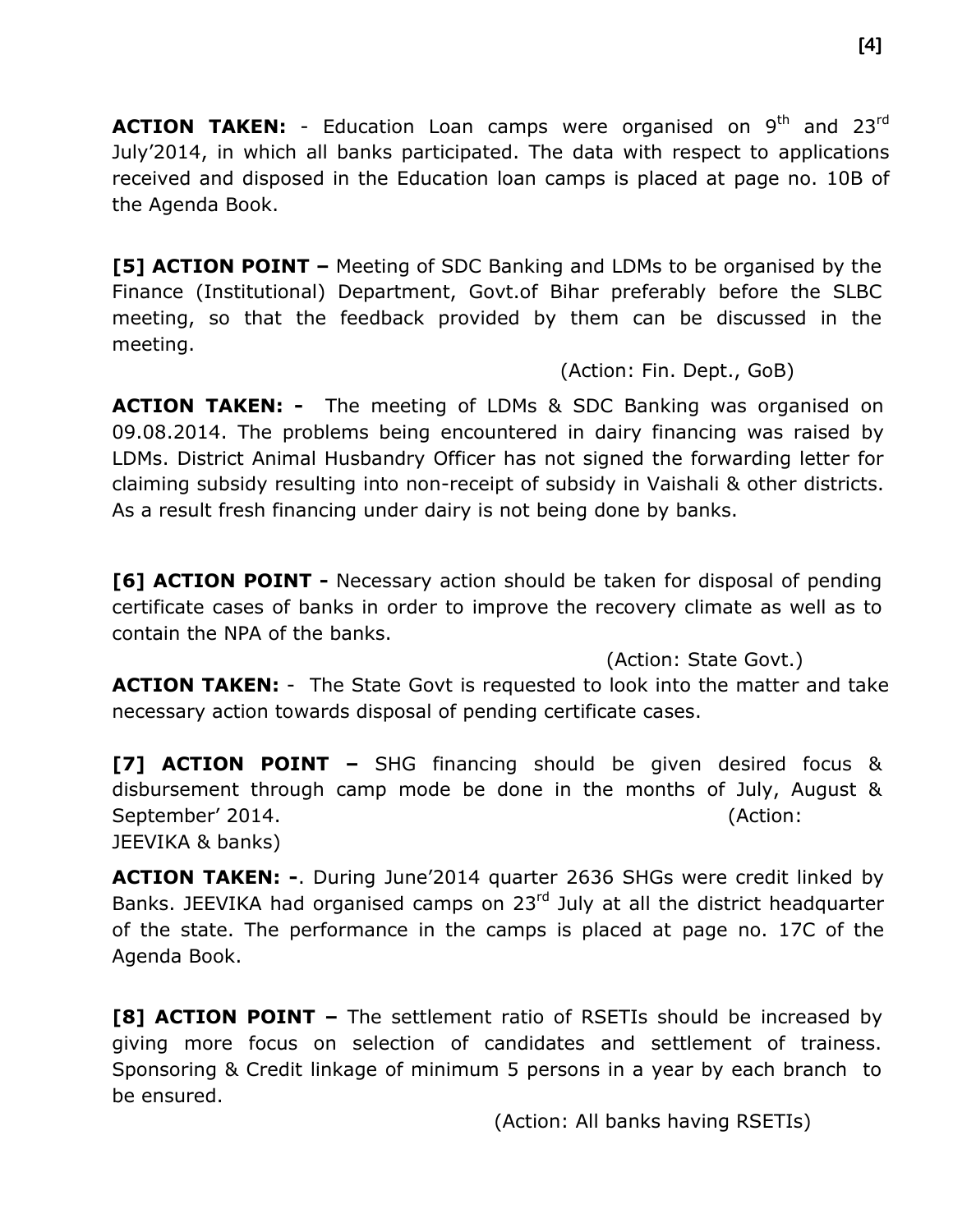**ACTION TAKEN:** - The settlement ratio of RSETIs as on 30.06.2014 is 47.70%. All Banks having RSETI responsibility to ensure improvement in settlement ratio. As sponsoring of candidates by branch to RSETI has not picked up, all Banks are requested to ensure sponsoring of minimum 5 persons by each branch in a year for training at RSETI.

**[9] ACTION POINT -** Escalation in the rate of Stamp duty for small value non-Agri loans of DIR, WCC etc. and in case of documents pertaining to deceased payment etc need to be reviewed.

(Action: GoB)

**ACTION TAKEN: -** The State Govt. has declined the request of SLBC to revisit the hike in Stamp Duty for non- Agri loans such as DRI, WCC, PMEGP etc. A copy of letter no. 909 Dated 11.07.2014 received from DIF, Govt. of Bihar is placed at page no. 33A of the Agenda Book.

**[10] ACTION POINT –** All banks should give desired focus to PMEGP financing and timely utilisation of margin money in order to achieve PMEGP target during 2014-15.

(Action: All Banks)

**ACTION TAKEN:** All banks are requested to issue suitable instructions to all branches to speed up financing under PMEGP and claim margin money from the Nodal bank.

**[11] ACTION POINT –** Land Possession Certificate (LPC) to be issued on new standardised format for convenience of all concerned.

(Action: GoB)

**ACTION TAKEN: -** The Revenue Authorities are requested to arrange for issuance of LPC on the new standardized formats for convenience of all concerned.

**[12] ACTION POINT-** Issues concerning modalities of financing under schemes related to Industry, Agriculture, Allied activities etc. should be discussed in the respective SLBC Sub-committee meeting.

(Action: Concerned Dept., GoB)

**ACTION TAKEN: -** The SLBC sub committee meetings on Industry and Agriculture was held on  $4<sup>th</sup>$  August and  $11<sup>th</sup>$  August respectively and all important issues related to these segments were discussed therein.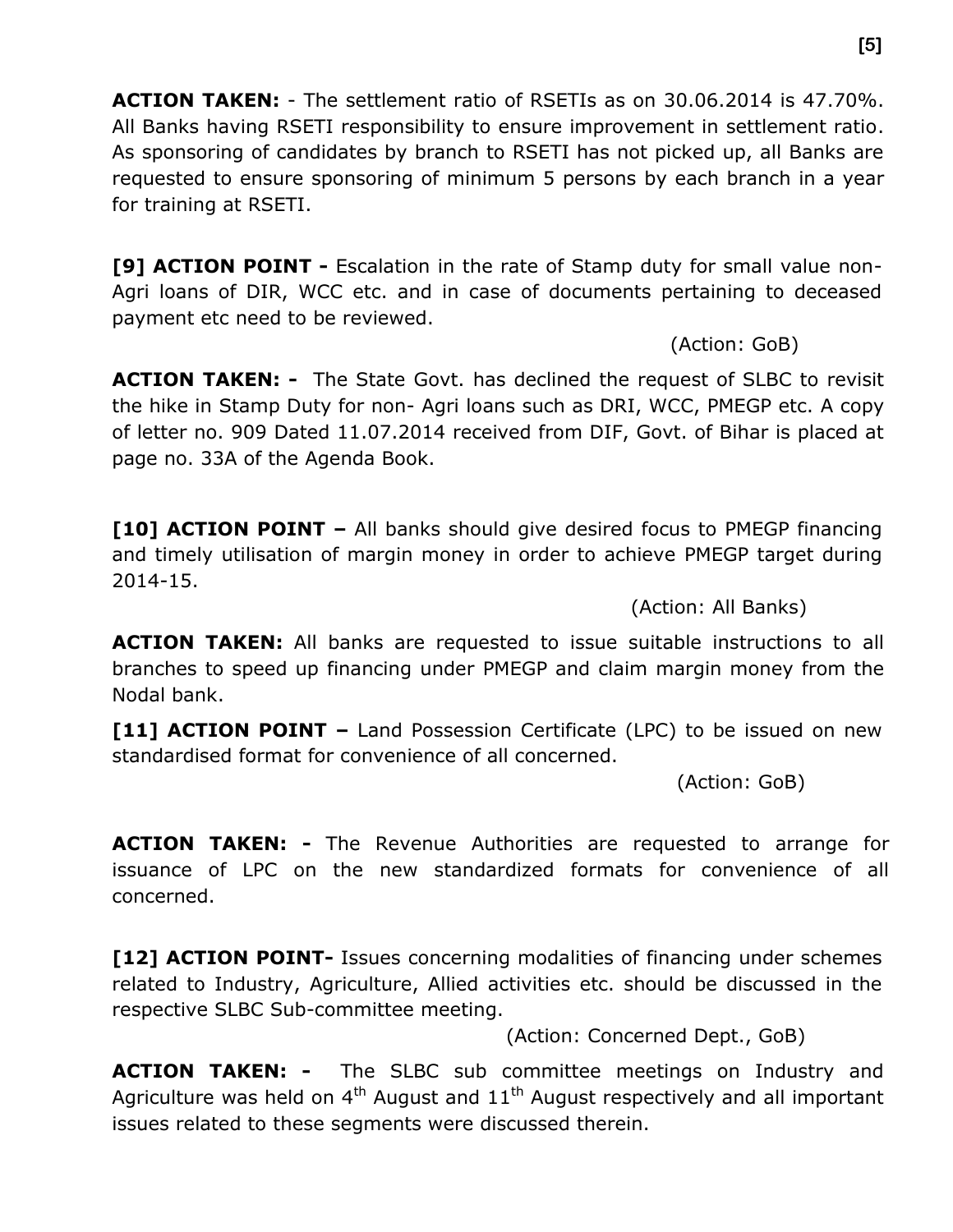### **STATE LEVEL BANKERS' COMMITTEE, BIHAR**

### **KEY INDICATORS (ALL BANKS)**

(Rs. in Crore)

| SI.<br>No.     | <b>ITEMS</b>                                                                                                            | June'13   | June'14   | <b>Bench</b><br>-mark |
|----------------|-------------------------------------------------------------------------------------------------------------------------|-----------|-----------|-----------------------|
| $\mathbf{1}$   | <b>DEPOSITS</b>                                                                                                         | 161858.43 | 180824.27 |                       |
| $\overline{2}$ | <b>ADVANCES</b>                                                                                                         | 56118.88  | 66568.11  |                       |
| 3              | ADVANCES INCLUDING ADVANCES<br><b>GRANTED TO UNITS IN BIHAR BY</b><br><b>BRANCHES OPERATING OUTSIDE</b><br><b>BIHAR</b> | 61857.69  | 73185.25  |                       |
| $\overline{4}$ | ADVANCES INCLUDING RIDF                                                                                                 | 65041.45  | 77145.25  |                       |
| 5              | <b>CD RATIO</b>                                                                                                         | 40.18     | 42.66%    |                       |
| 6              | PRIORITY SECTOR ADVANCES                                                                                                | 40202.81  | 46400.75  |                       |
| $\overline{7}$ | SHARE OF PSA IN TOTAL ADV<br>(SL.NO.2)(%)                                                                               | 71.64%    | 69.70%    | 40%                   |
| 8              | AGRICULTURAL ADV.                                                                                                       | 23401.90  | 26477.92  |                       |
| 9              | SHARE OF AGL. ADV IN TOTAL ADV<br>$(SL.NO.2)$ $(\% )$                                                                   | 41.70%    | 39.78%    | 18%                   |
| 10             | MSE ADV.                                                                                                                | 9359.36   | 11837.22  |                       |
| 11             | SHARE OF MSE ADV. IN PSA (%)                                                                                            | 23.28%    | 25.51%    |                       |
| 12             | ADV. TO WEAKER SEC.                                                                                                     | 14155.68  | 18196.89  |                       |
| 13             | SHARE OF WEAKER SEC. IN PSA (%)                                                                                         | 35.21%    | 39.22     | 25%                   |
| 14             | DRI ADV.                                                                                                                | 69.50     | 72.86     |                       |
| 15             | SHARE OF DRI ADV TOTAL ADV<br>$(SI.No.2)$ of March $(\% )$                                                              | 0.13%     | 0.11%     | $1\%$                 |
| 16             | ADV. TO WOMEN (DISBURSEMENT)                                                                                            | 822.49    | 1007.31   |                       |
| 17             | SHARE OF ADV. TO WOMEN IN<br>DISBURSEMENT (%)                                                                           | 7.64%     | 6.60%     | 5%                    |
| 18             | TOTAL NUMBER OF BRANCHES                                                                                                | 5342      | 5943      |                       |
| A              | <b>RURAL</b>                                                                                                            | 3181      | 3487      |                       |
| B              | <b>SEMI-URBAN</b>                                                                                                       | 1173      | 1369      |                       |
| C              | <b>URBAN</b>                                                                                                            | 988       | 1087      |                       |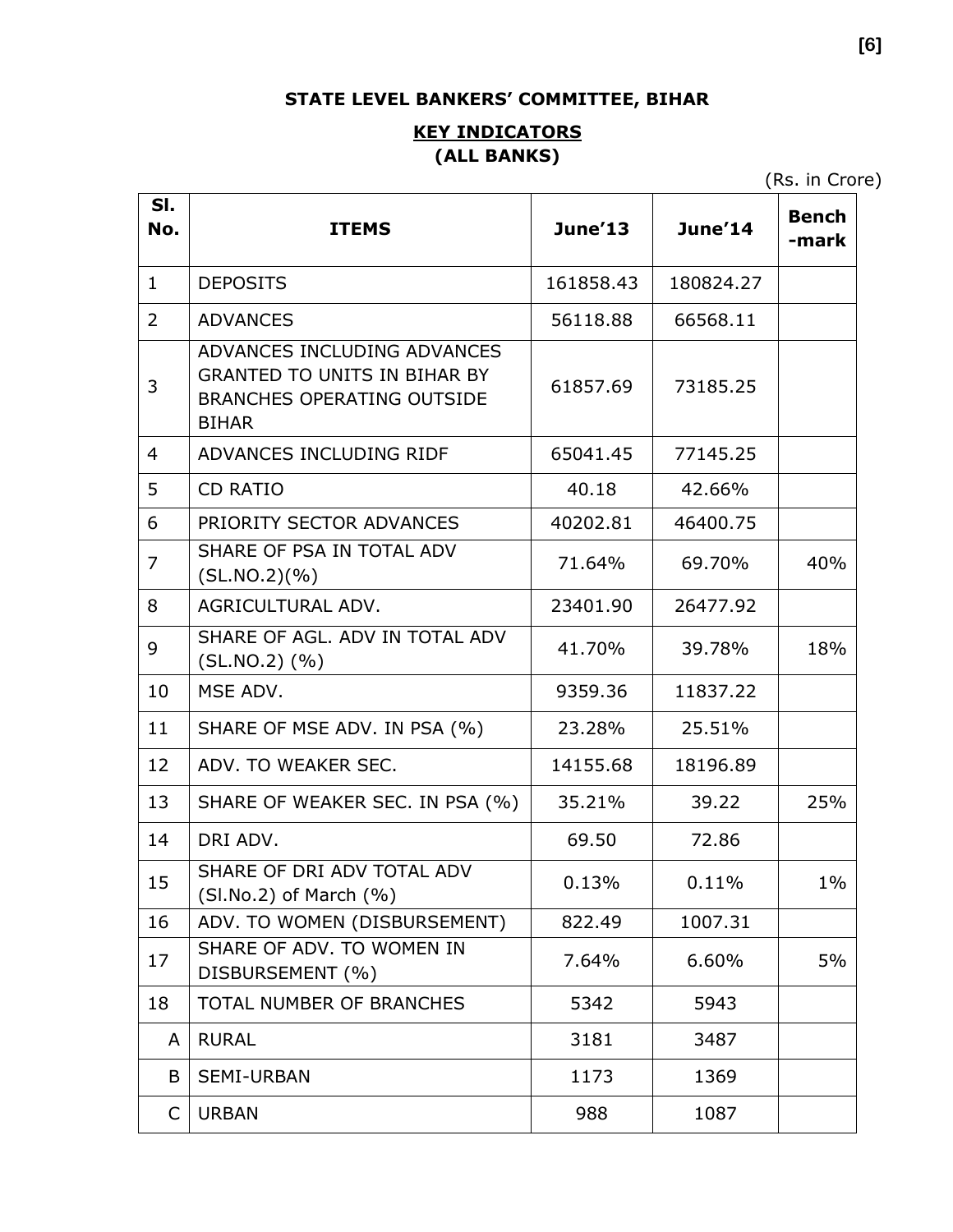AGENDA-III

## **REVIEW OF PERFORMANCE UNDER ACP 2014-15 DURING THE FINANCIAL YEAR 2014-15 UP TO JUNE'2014**

The performance of Banks under the Annual Credit Plan 2014-15 up to June'2014, is as under:- (Rs. in Crore)

|              |               |                    | (RS. III Crore) |
|--------------|---------------|--------------------|-----------------|
| <b>Banks</b> | <b>Target</b> | <b>Achievement</b> | % Ach.          |
| Comm. Banks  | 57166         | 12186              | 21.32           |
| Co-op. Banks | 1003          |                    | 7.69            |
| <b>RRBs</b>  | 15831         | 2993               | 18.91           |
| Total        | 74000         | 15256              | 20.62           |

Sector-wise break-up of targets and achievement:

(Rs. in Crore)

| <b>Sector</b> | Target | <b>Achievement</b> | % Ach. |
|---------------|--------|--------------------|--------|
| Agriculture   | 36000  | 6938               | 19.27  |
| <b>SME</b>    | 8500   | 2265               | 26.65  |
| <b>OPS</b>    | 7500   | 1468               | 19.58  |
| <b>TPS</b>    | 52000  | 10671              | 20.52  |
| <b>NPS</b>    | 22000  | 4584               | 20.84  |
| Total         | 74000  | 15256              | 20.62  |

Bank-wise and district-wise position is furnished on **Page- 8A to 8D.**

#### **COMPARATIVE PERFORMANCE UNDER ACP As on June' 2014 vis-a-vis June' 2013**

(Rs. in Crore)

|              |        | 2014-15 |                      | 2013-14       | <b>YOY</b> |                      |                             |
|--------------|--------|---------|----------------------|---------------|------------|----------------------|-----------------------------|
| <b>Banks</b> | Target | Ach.    | $\frac{6}{6}$<br>Ach | <b>Target</b> | Ach.       | $\frac{1}{2}$<br>Ach | increase<br>in disb.<br>(%) |
| Comm         | 57166  | 12186   | 21.32                | 47938         | 8804       | 18.37                | 38%                         |
| $Co$ -op     | 1003   | 77      | 7.69                 | 802           | 42         | 5.30                 | 83%                         |
| <b>RRBs</b>  | 15831  | 2993    | 18.91                | 13260         | 1924       | 14.51                | 55%                         |
| Total        | 74000  | 15256   | 20.62                | 62000         | 10770      | 17.37                | 42%                         |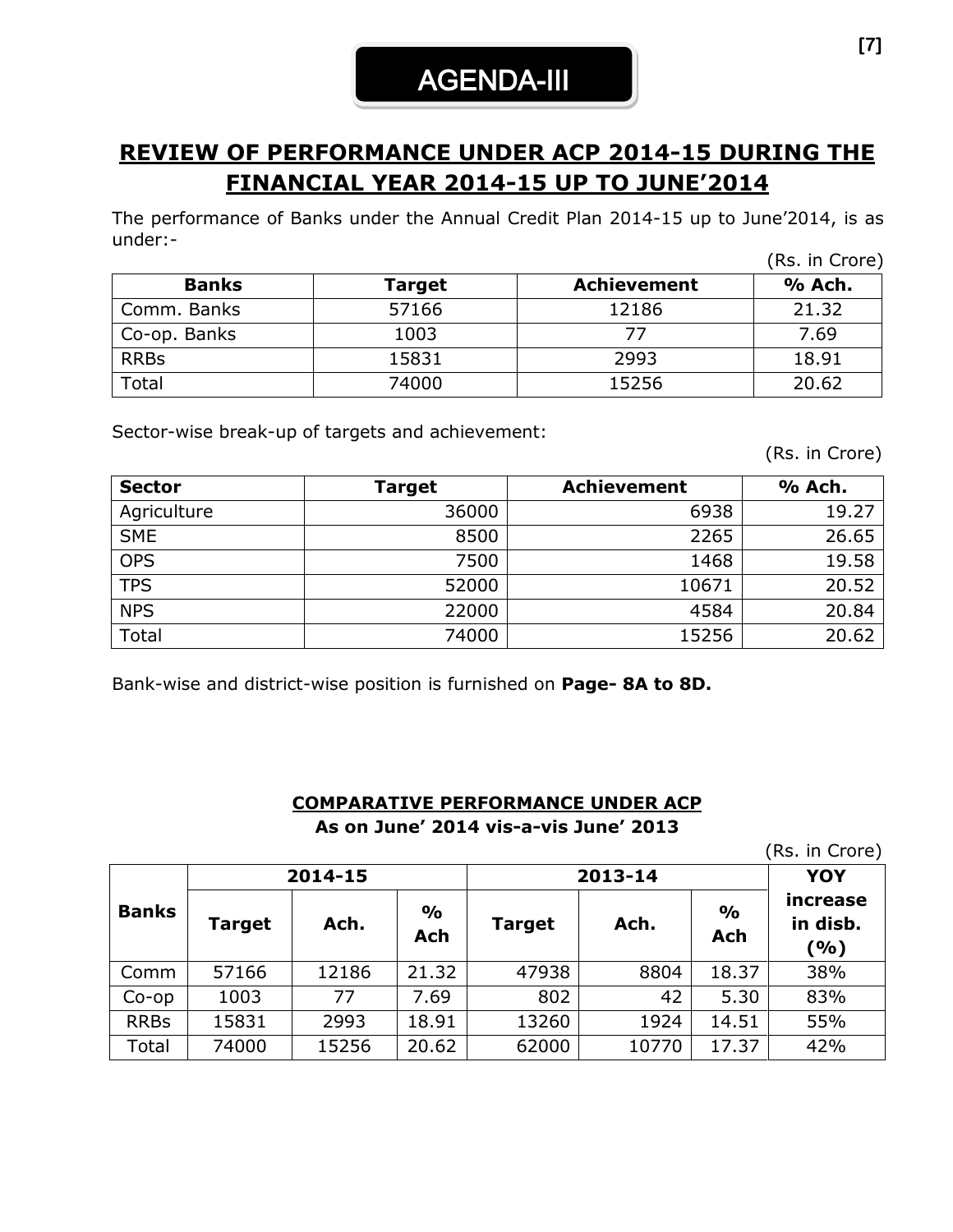#### **SECTOR-WISE PERFORMANCE:**

| 2014-15       |        |       |       |        | 2013-14 | YOY   |                             |
|---------------|--------|-------|-------|--------|---------|-------|-----------------------------|
| <b>Sector</b> | Target | Ach.  | % Ach | Target | Ach.    | % Ach | increase<br>in disb.<br>(%) |
| Agl.          | 36000  | 6938  | 19.27 | 30286  | 4935    | 16.29 | 41%                         |
| <b>MSE</b>    | 8500   | 2265  | 26.65 | 4821   | 1036    | 21.49 | 119%                        |
| <b>OPS</b>    | 7500   | 1468  | 19.58 | 5723   | 1034    | 18.07 | 42%                         |
| <b>TPS</b>    | 52000  | 10671 | 20.52 | 40830  | 7005    | 17.16 | 52%                         |
| <b>NPS</b>    | 22000  | 4584  | 20.84 | 21170  | 3765    | 17.78 | 22%                         |
| <b>Total</b>  | 74000  | 15256 | 20.62 | 62000  | 10770   | 17.37 | 42%                         |

Comparative performance shows that the overall achievement of target during the period under review is 20.62%, as against 17.37% recorded during the corresponding period last year. In absolute terms, Banks have disbursed substantially higher quantum of loan (15256 Cr. i.e 142% of last year) during the period under review, as compared to the amount disbursed in the corresponding period last year. It will be seen that the Commercial Banks, Co-operative Banks & RRBs have recorded impressive growth in their loan disbursements vis-a-vis their performance over the same period last year. In case of sector-wise performance growth in all segments, has been quite impressive.

## **LEAD BANK SCHEME: STRENGTHENING OF MONITORING INFORMATION SYSTEM (MIS)**

In terms of RBI's instructions in this regard the LBS MIS- I, II & III of the state has been prepared and is placed at page No. 8E to 8H of the Agenda Book for information of the House.

LBS-IV and V which relates to financial inclusion is also placed at page no. 8I to 8 P of the Agenda Book.

The target for the current financial year has been fixed and circulated among all concerned. A copy of target under LBS I,II & III for FY 2014-15 is placed at page no. 33E to 33AF for information of the House.

(Rs. in Crore)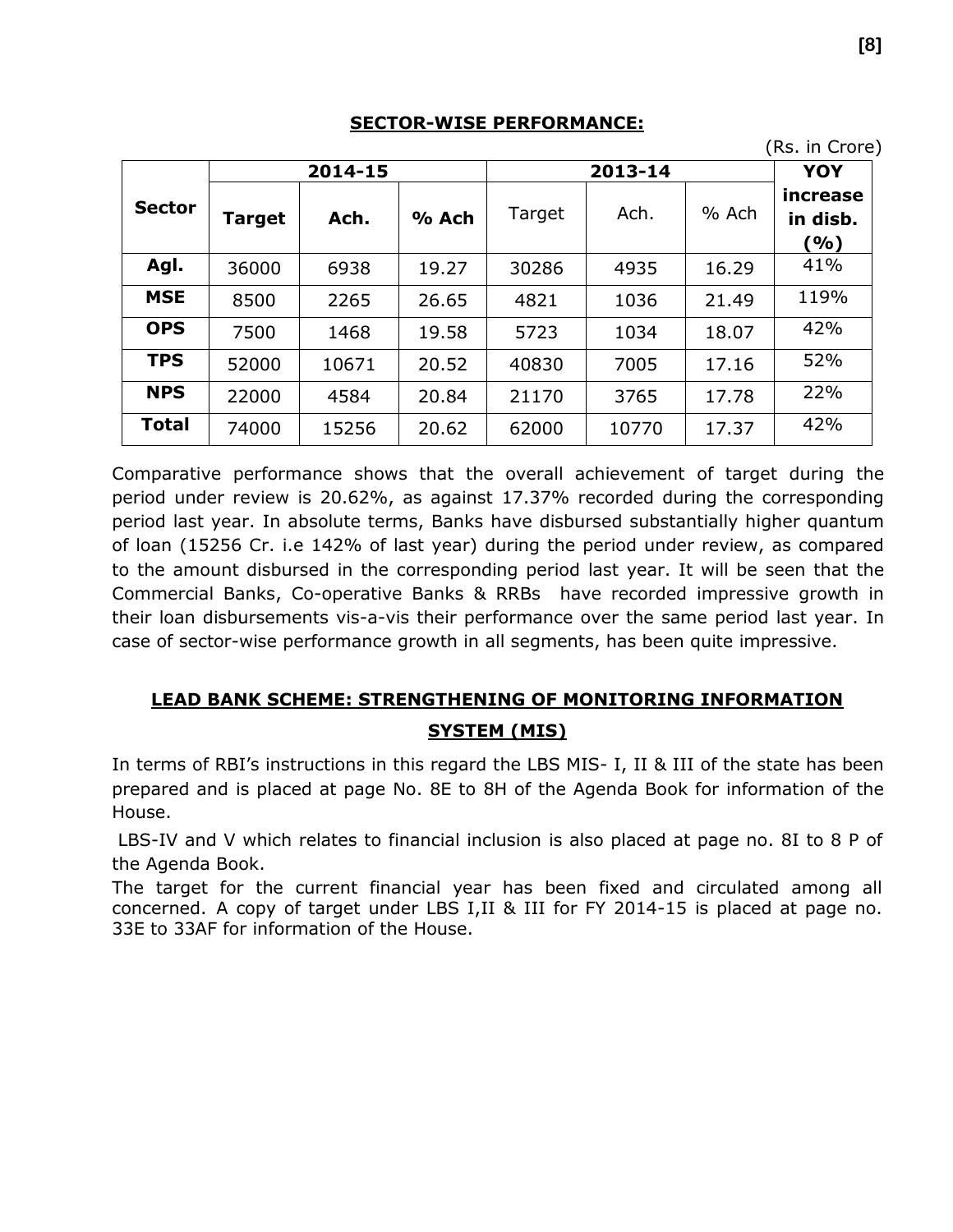## AGENDA-IV

#### **PROPOSED BRANCH OPENING DURING FY 2014-15**

The Banks have proposed opening of 600 branches during the financial year 2014-15.

The Bank-wise proposed branch opening during the financial year 2014-15 is placed at page No. 9A for information of the House.

All Banks are requested to give preference to uncovered Gram Panchayats while opening bank branches in rural areas. Block-wise names of Gram Panchayats not having a bank branch has been advised to all banks.

The Bank & District-wise information on Branch Network, ATM Network, ATM Card issued and Point of Sale Terminals is placed at Page No. 9B & 9C for information.

The minutes of the 22<sup>nd</sup> Sub-Committee meeting of SLBC on Branch Opening and IT enabled Financial Inclusion held on 25.06.2014 is placed at page no. 9D to 9G for information of the House.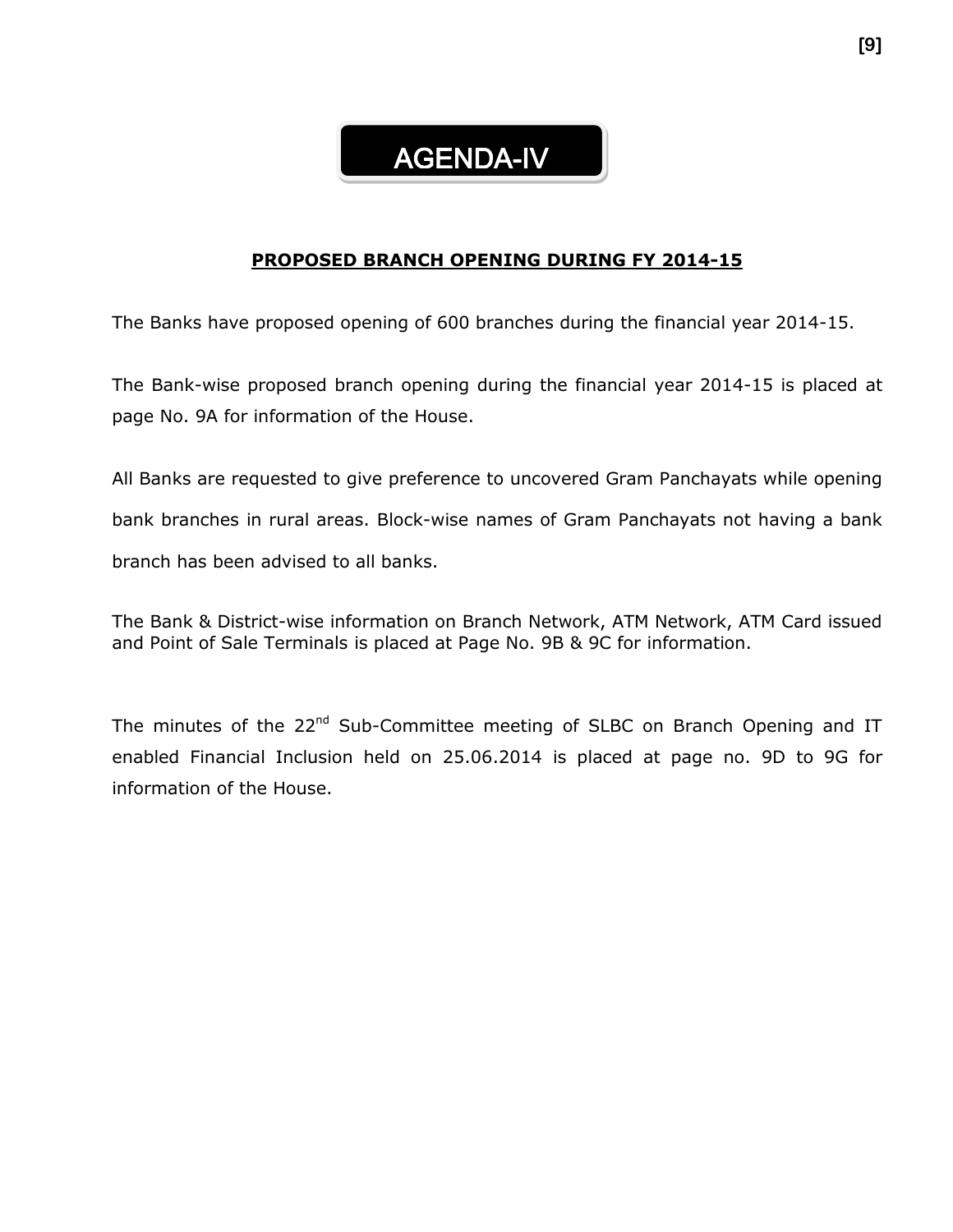AGENDA-V

## **EDUCATION LOAN**

Providing Education loan to the meritorious and needy students to enable them meet the expenses of higher studies not only in the State but also outside the State in India and abroad is one of the priorities of the Banks in the state.

The target for the current financial year has been fixed and circulated among all concerned. A copy of the allotted target is placed at page no. 33AC to 33AD for information of the House.

A copy of the Bank-wise target and achievement thereagainst is placed at page No. 10A of the Agenda Book.

During the first quarter of the current FY, Education Loan amounting to Rs 234.98 Crore was sanctioned to 6895 students and loan amounting to Rs. 134.05 Crore were disbursed among 6039 students under Education Loan.

The achievement of all banks taken together is 13.79% of the targets allocated. Controlling Head of all banks are requested to provide further impetus to financing under Education Loan so that the target set under the Scheme is achieved.

For giving further boost to the Education Loan in the state, two Education Loan camps were organised at all the district headquarters by the State Government on  $9<sup>th</sup>$  & 23<sup>rd</sup> July, in which the aspiring students submitted their application for obtaining Education Loan and the same was forwarded to the Banks for disposal. Data with respect to the No. of applications received and disposal in the camps is placed at page no.10B of the Agenda Book.

The bank-wise outstanding Education loan advances as on 30.06.2014 is placed at page no.10C of Agenda Book.

## **HOUSING LOAN**

The target for the current financial year has been fixed and circulated among all concerned. A copy of the allotted target is placed at page no. 33AE to 33AF for information of the House.

Loan amounting to Rs.423.64 Crore was sanctioned to 4240 beneficiaries by Banks during the first quarter of F.Y. 2014-15. Out of these, Housing Loan amounting to Rs. 352.31 Cr has been disbursed among 3940 beneficiaries. The Bank-wise performance during the review period is placed at Page No. 10D.

Target of Rajiv Rinn Yojana, which pertains to providing housing loan to urban poor, is placed at page no. 33AG of the Agenda Book.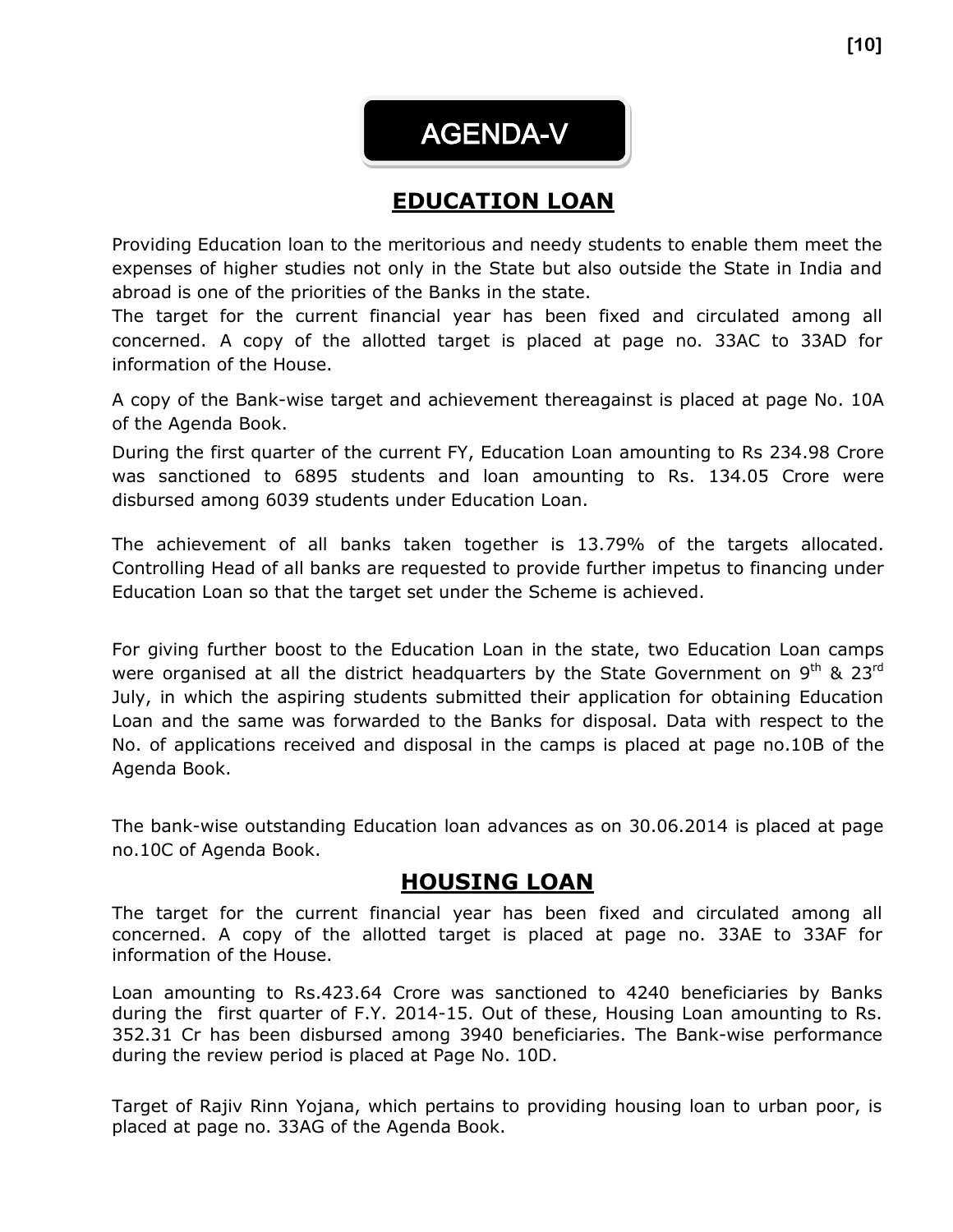

#### **PM'S NEW 15-POINT PROGRAMME FOR WELFARE OF MINORITY COMMUNITY**

In accordance with the guidelines issued by the Government of India in this regard, Banks have to ensure that within the overall target for Priority Sector lending (PSA), 15% of PSA is provided to Minority Communities.

With this objective in view, 121 minority concentrated districts in the country have been identified exclusively for monitoring the credit flow to minority communities. In Bihar, the following seven districts are identified for the purpose :-(i) Kishanganj (ii) Araria (iii) Purnea (iv) Katihar (v) Sitamarhi (vi) Darbhanga and (vii) West Champaran .

In these identified districts, total priority sector loans (PSA) outstanding as on 30.06.2014 was Rs.7516.47 Crore (No. of borrowers:903261 ) out of which loans amounting to Rs.3526.96 Crore (47% of PSA) were provided to 392650 (44%of PSA) borrowers belonging to minority communities. The amount provided to Minority communities by Banks in the above mentioned districts ranges from 31 to 77%. Thus, all the districts have achieved the target of providing more than 15% of their priority sector loans to persons belonging to minority communities.

| LENDING TO MINORITY COMMUNITIES                 |                         |        |                                   |        |                                             |          |                                             |  |
|-------------------------------------------------|-------------------------|--------|-----------------------------------|--------|---------------------------------------------|----------|---------------------------------------------|--|
| AS ON 30 <sup>th</sup> June 2014 (Amt. in Lacs) |                         |        |                                   |        |                                             |          |                                             |  |
| SL.                                             | Minority<br>Concentrate |        | <b>Priority Sector</b><br>Advance |        | Out of (A) Total<br>Advances to<br>Minority |          | <b>%age Share</b><br>of Minority<br>Advance |  |
| No.                                             | d Districts in          | (A)    |                                   |        | (B)                                         | (B to A) |                                             |  |
|                                                 | <b>Bihar</b>            | No.    | Amt.                              | No.    | Amt.                                        | No.      | Amt.                                        |  |
| 1                                               | <b>ARARIA</b>           | 71248  | 72463                             | 52847  | 44194                                       | 74       | 61                                          |  |
| $\overline{2}$                                  | <b>PURNEA</b>           | 139254 | 137689                            | 59819  | 59095                                       | 43       | 43                                          |  |
| 3                                               | <b>KATIHAR</b>          | 193415 | 101645                            | 55948  | 42615                                       | 29       | 42                                          |  |
| $\overline{4}$                                  | <b>KISHANGAN</b>        | 73457  | 55600                             | 55029  | 42766                                       | 75       | 77                                          |  |
| 5                                               | <b>DARBHANGA</b>        | 195487 | 162415                            | 85891  | 81175                                       | 44       | 50                                          |  |
| 6                                               | <b>SITAMARHI</b>        | 84521  | 93216                             | 21961  | 28853                                       | 26       | 31                                          |  |
| $\overline{7}$                                  | W                       |        |                                   |        |                                             |          |                                             |  |
|                                                 | <b>CHAMPARAN</b>        | 145879 | 128619                            | 61155  | 53998                                       | 42       | 42                                          |  |
|                                                 | <b>TOTAL</b>            | 903261 | 751647                            | 392650 | 352696                                      | 44       | 47                                          |  |

District-wise performance regarding loans extended to minority communities in the identified districts is furnished below**.**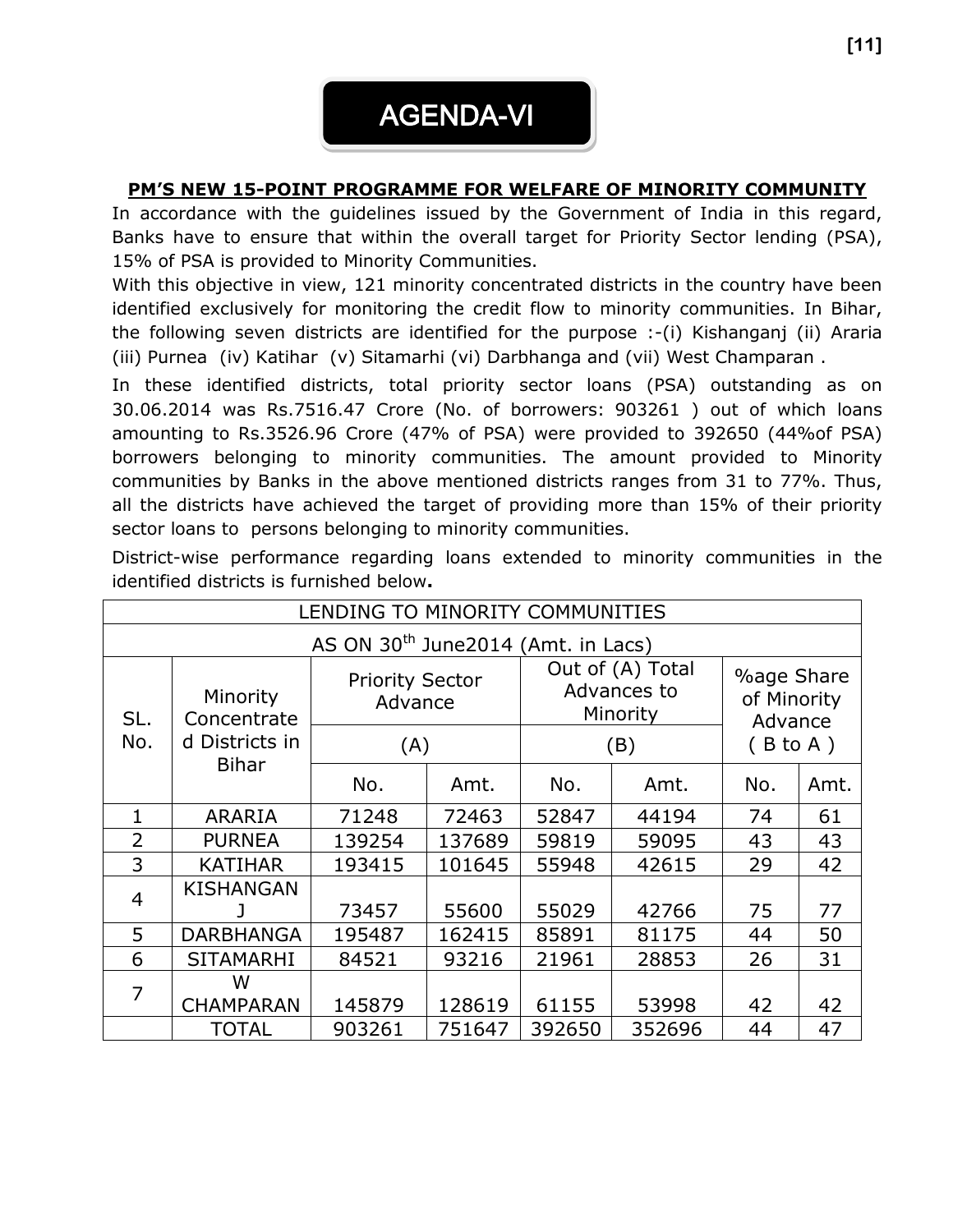## AGENDA-VII

### **COMPREHENSIVE FINANCIAL INCLUSION UNDER MISSION MODE (SAMPOORNA VITTIYA SAMAVESHAN)**

### **INTRODUCTION**

Comprehensive Financial Inclusion (CFI) is a comprehensive coverage of all excluded households in the country by a six pillar approach in two phases.

### **Phase I (15th Aug, 2014 – 14th Aug, 2015)**

Universal access to banking facilities Providing Basic Banking accounts with overdraft facility of Rs. 5000 and Rupay Debit card with inbuilt accident insurance cover of Rs. 1 lakh Financial Literacy Programme Creation of Credit Guarantee Fund for coverage of defaults in overdraft A/Cs

### **Phase II (15th Aug, 2015 – 14th Aug, 2018)**

Micro Insurance Unorganized sector Pension schemes like Swavlamban

#### **SUB SERVICE AREA**

As per GoI directive SSAs is now unit for providing Banking facility. Sub Service Area (SSA) is an area within the Service Area of a bank containing 1000 to 1500 households.

Branch/BCA has to be opened in each SSA catering to 1000-1500 households in a manner that every habitation has access to banking services within 5 km by  $14^{th}$  Aug, 2015.

Mapping the State with SSAs has been done by the LDMs of all districts of the state. LDMs to ensure ratification of the SSA in the District Level Coordination Committee (DLCC) meeting. As per report received from LDMs, 13526 SSAs have been identified in the state and 9249 of these are covered. The remaining 4277 SSAs are to be covered by the banks.

The list of all SSAs have been uploaded on the website of SLBC (slbcbihar.com) for convenience of all concerned.

Bank-wise SSA allotted & covered is placed at page 14A.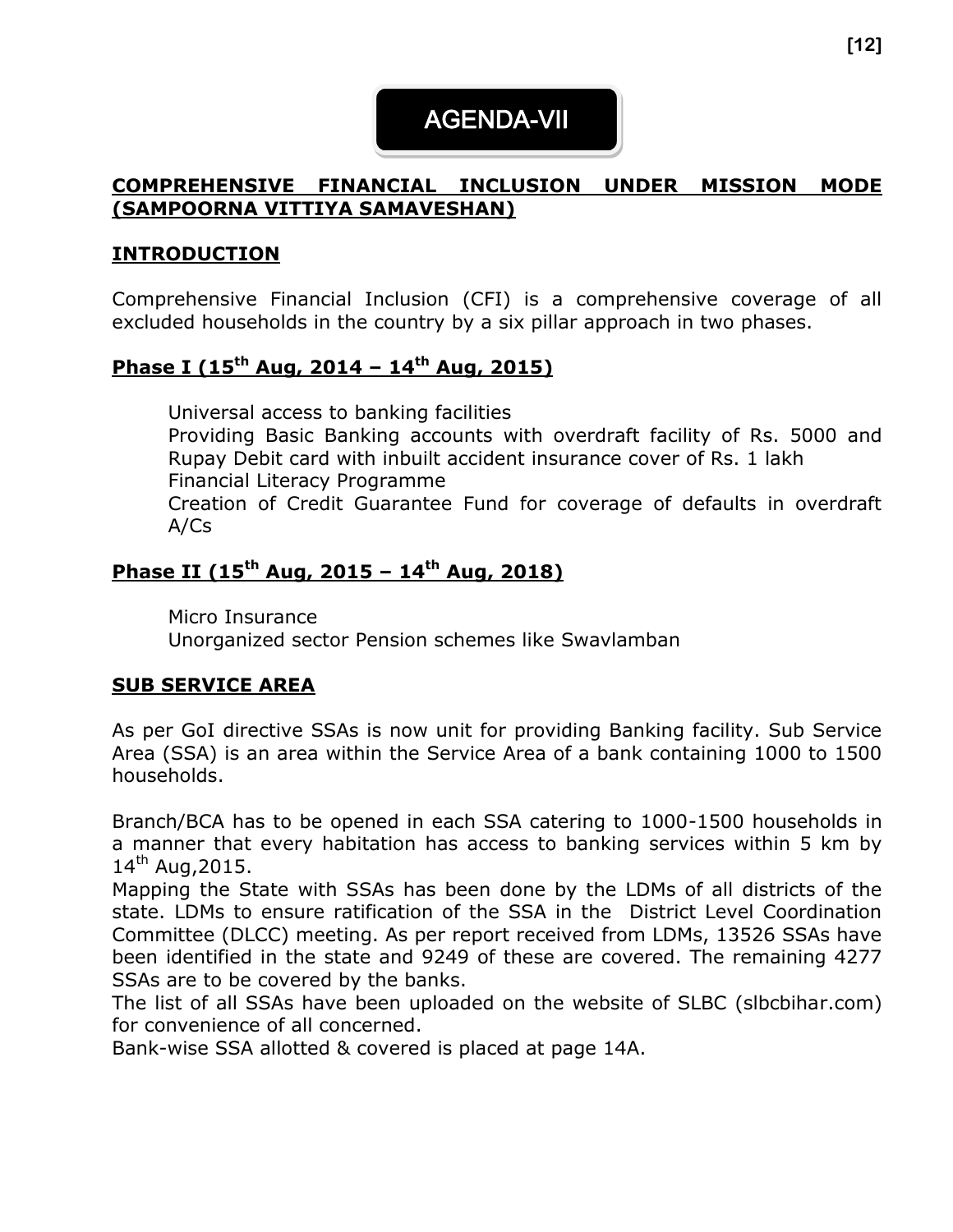### **ACTION PLAN FOR CFI:**

- Allocation of SSAs to different banks. For  $1^{st}$  Phase 1000 uncovered SSAs have been allotted among 12 banks (7 lead banks, Allahabad Bank, BoI & 3RRBs) for coverage. (placed at page 14A)
- Coverage of all uncovered SSAs with Bank branches and Business Correspondents. By 31st August, 2014 1000 SSAs are to be covered by the banks. Remaining SSAs are to be covered in a stipulated timeframe and account opening to be done simultaneously as decided by GoI so that account opening of each household is completed by 14<sup>th</sup> August 2015.
- Identification & distribution of wards among Banks in urban areas branches: In all districts, identification of wards has been done in the Urban Local Bodies and these have been allotted to banks. The allotted bank branch is to ensure that account opening of each household is completed by  $14<sup>th</sup>$  August 2015. (The list containing district-wise wards allotted to banks is placed at page no. 14C to 14N).
- SLBC Bihar is developing a portal for reporting the coverage of SSAs with name of BC, details of BCAs, accounts opened, household covered etc on online basis. All banks are requested to feed the required particulars online at weekly interval to enable SLBC provide the state data to GoI, RBI & State Govt.
- The task at hand for the banks under CFI is to provide banking facility in the remaining 4277 SSAs as well as opening of atleast one account of each household. But while covering new SSAs the banks have to ensure that the existing BCAs/ CSPs remain functional and active. In the Special SLBC meeting held for CFI on  $7<sup>th</sup>$  Aug 2014, it was stated by both RBI and Govt. of Bihar that many of the CSPs were found non-existent when their team visited the centre. The responsibility of the banks thus further increases to guard against attrition of the BCAs, while expanding to new areas.
- The meeting of  $7<sup>th</sup>$  August 2014 on CFI discussed the various aspects with regard to coverage of all SSAs, account opening of every household, issuance of Aadhar Cards to the people, Connectivity issues, CSC's role and the camp mode through which the account opening should take place. The modalities of the organization of camps is being decided and all banks should be ready with appropriate number of account opening forms and other required infrastructure to undertake the task in a mission mode. The role of Lead District Managers (LDMs) is crucial as coordinator between the banks and the government at the district level. Some of the important tasks to be performed by the LDMs are: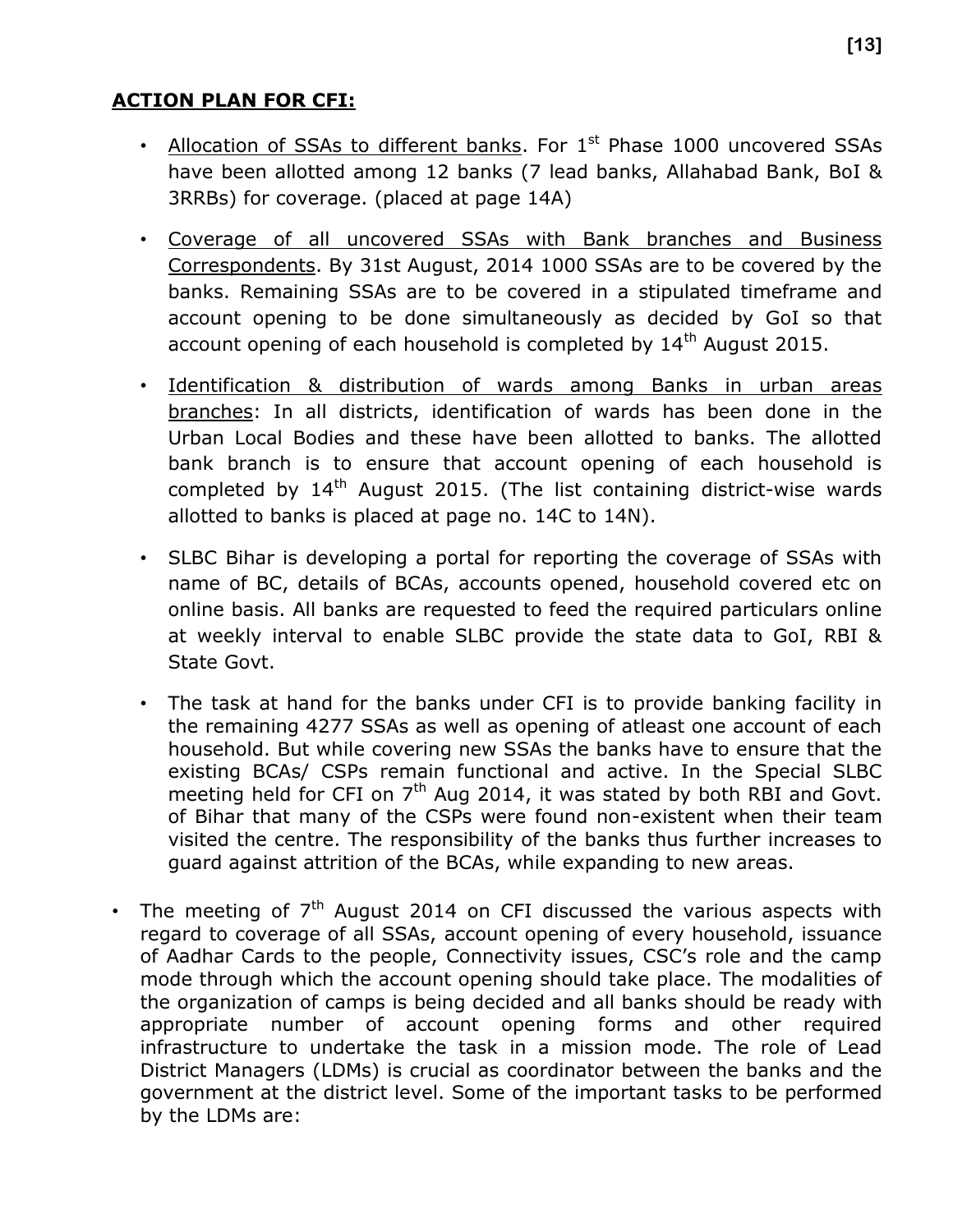- Organise sensitisation programme immediately both at district and block level.
- Have the list of SSA/villages under SSA and Ward allocation ratified in DLCC.
- Check the accuracy of coverage reported by banks through access to SLBC portal.
- Have the CFI as a regular agenda item in DLCC.
- Sensitize branches regarding the program and provide support wherever needed.
- Co-ordinate with district authorities seeking their assistance wherever required in connection with space, Aadhar etc issues.
- Organise district level meeting of Dist. Level Implementation Committe every fortnight. The frequency could be even higher in the initial stage.

#### **MONITORING COMMITTEES:**

There is a provision of constitution of monitoring committees at state and district level. The State level implementation committee will hold monthly meeting while the District level implementation committee will have fortnightly meetings. The constitution of both committees is being finalized.

#### **EXTENSION OF BANKING SERVICES TO ALL THE REMAINING UNBANKED VILLAGES IRRESPECTIVE OF POPULATION CRITERIA BY MARCH, 2016:**

Reserve Bank of India has instructed for providing banking facilities in all the remaining unbanked villages irrespective of population criteria i.e. all villages with population below 2000 by March, 2016. All Banks have submitted their Roadmap for providing banking services in villages with population below 2000. The total No. of such identified villages is 27343. Till June'2014 in **10115 as against the target of 20018** villages till 2014-15 were covered by the Banks. Bank-wise allotment and progress as on 30.06.2014 is placed at Page No14B for information of the House.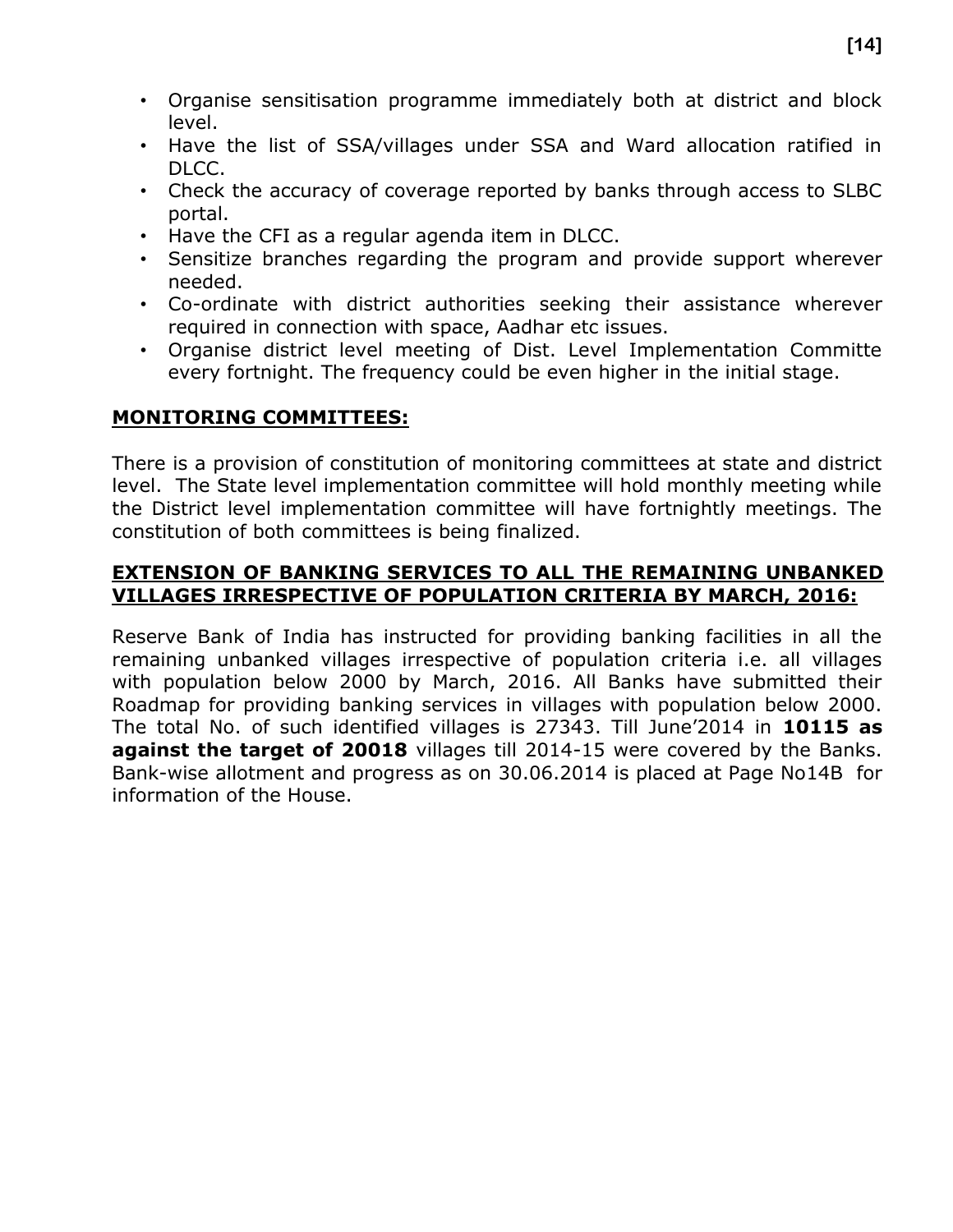### **GOVT. SPONSORED SCHEMES/ PROGRAMMES**

#### **(A) PRIME MINISTER'S EMPLOYMENT GENERATION PROGRAMME (PMEGP**)

During the first quarter of 2014-15, financing under PMEGP has not picked up, as applications in adequate number has not reached the bank branches after their etracking. Nodal bank-wise progress under PMEGP as on 30/07/2014, received from KVIC is placed at page no. 15A

KVIC has advised that only 2176 applications have so far been generated under the scheme (page no.15B). Generation of loan applications, their e-tracking & sending to the concerned branches need immediate attention of the implementing agencies viz. KVIC, DIC & KVIB. The District Task Force Committee (DTFC) meeting should be organised and applications generated in adequate number. Banks are requested to ensure early disposal of applications after receipt of the same from DTFC. Bank branches should also endeavour to generate application from suitable persons so that the scheme is implemented in proper manner. As undergoing EDP training has been made compulsory before disbursement of PMEGP loan, all concerned are requested to utilise the services of RSETIs functioning in all districts for imparting EDP to the PMEGP beneficiaries.

 The target for the current financial year has been fixed and circulated among all concerned. A copy of the allotted target is placed at page no. 33AH to 33AM for information of the House.

#### **(B) NATIONAL URBAN LIVELIHOOD MISSION (NULM)-SELF EMPLOYMENT PROGRAMME**

Urban SHGs are to be provided financial support under the National Urban Livelihood Mission (NULM) and the target in this regard has been given to the state by Govt. of India. In 42 Urban Local Bodies (ULBs) the state has been given target for financing under Self Employment Program (SEP), Social Mobilization & Institution Development (SM&ID) and Support to Urban Street Vendors (SUSV). A copy of Urban Development & Housing Department (UDHD), Govt. of Bihar, letter no. SPUR-PMU/167/SLBC/2014/394/UD&HD dated 28<sup>th</sup> July 2014, containing the Urban Local Body (ULB) - wise target is placed at page no. 15C-15E for information. LDMs are requested to distribute the target among the Banks on the basis of their presence in the ULBs and advise the same to all concerned banks. A copy of the target be also advised by all the LDMs to SLBC so that Bank-wise target could be arrived, at the state level.

As allocation of wards has been done among banks (A copy placed at page no 14C to 14 N), the applications pertaining to a specific ward should be disposed by the bank/bank branch which has responsibility of the ward.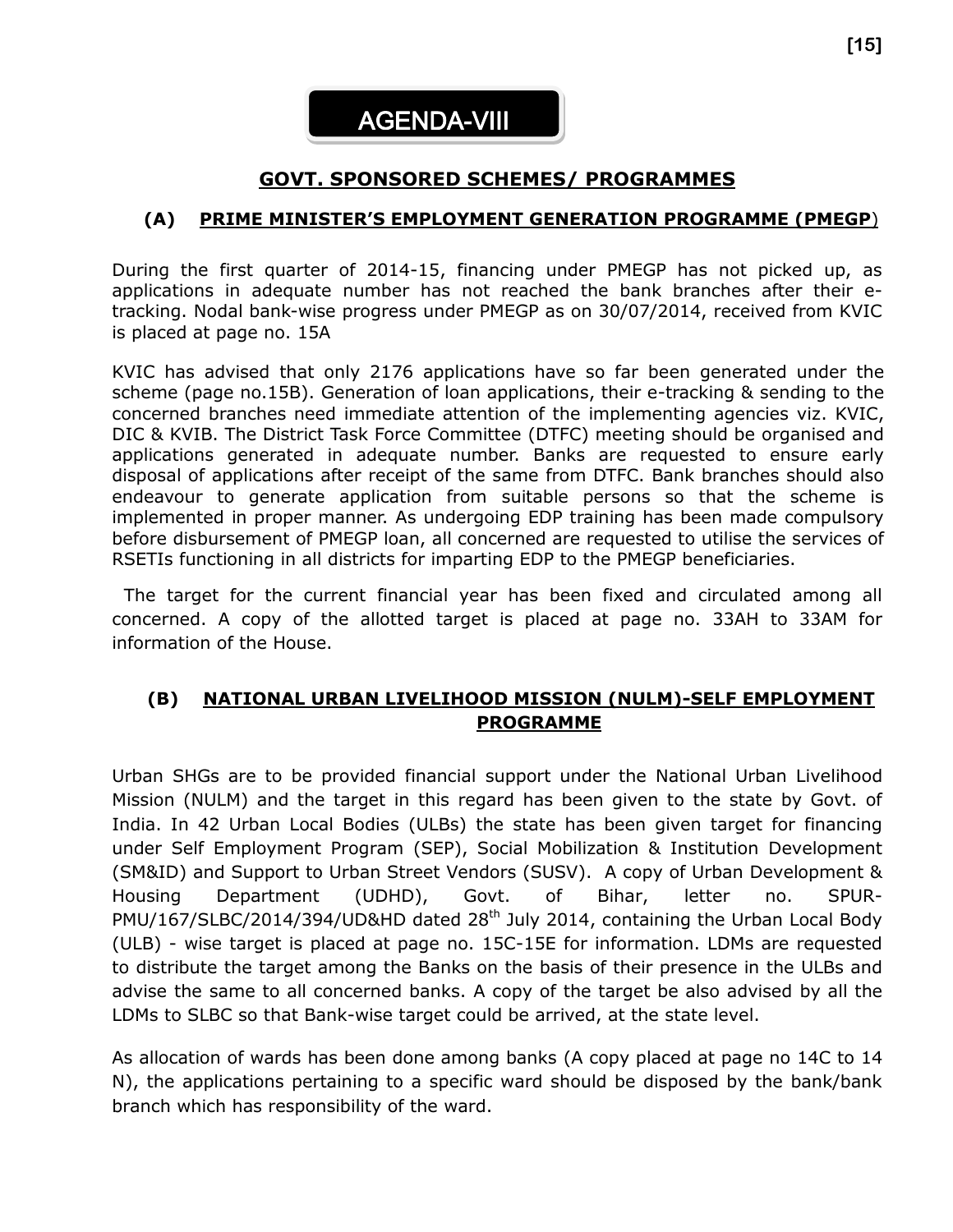#### **FINANCE TO SELF HELP GROUPS (SHGs)**

SHGs play a very crucial and effective role in providing timely and adequate credit and other financial services to the vulnerable and weaker sections resulting in overall economic development of the society and Banks play a facilitating role through credit linkages to them. Banks have opened savings bank account of 17205 SHGs and have credit-linked 2636 SHGs during the first quarter of the financial year 2014-15, with total Bank-finance of Rs. 13.01 Crore. Bank & district wise SHG savings and credit-linkage, on the basis of data provided by BRLPS & WDC, during the first quarter of financial year 2014-15 is furnished on Page 17A to 17B. The performance of Banks under SHG financing during the last three years is placed below:

| Year                             | <b>Number of SHGs Credit</b><br><b>Linked</b> | <b>Amt. of Finance</b> |
|----------------------------------|-----------------------------------------------|------------------------|
| <b>DURING 2011-12</b>            | 22714                                         | 179.64                 |
| <b>DURING 2012-13</b>            | 30297                                         | 197.68                 |
| <b>DURING 2013-14</b>            | 41714                                         | 310.72                 |
| DURING 2014-15 (UP TO JUNE'2014) | 2636                                          | 13.01                  |

The target for savings linkage of 150000 SHGs and Credit linkage of 1,00,000 SHGs has been distributed among Banks for achievement during the current Financial year. A copy of the allotted targets is placed at page no. 33AS to 33AT for information of the House. Banks need to pay more attention towards bank & credit linkage of SHGs and work in tandem with JEEVIKA to achieve the desired level of growth in this hugely potential business segment.

On 23<sup>rd</sup> July'2014 camps were organised in many districts for providing credit to the SHGs. The district wise performance of the camp organised by JEEVIKA is placed at page no17C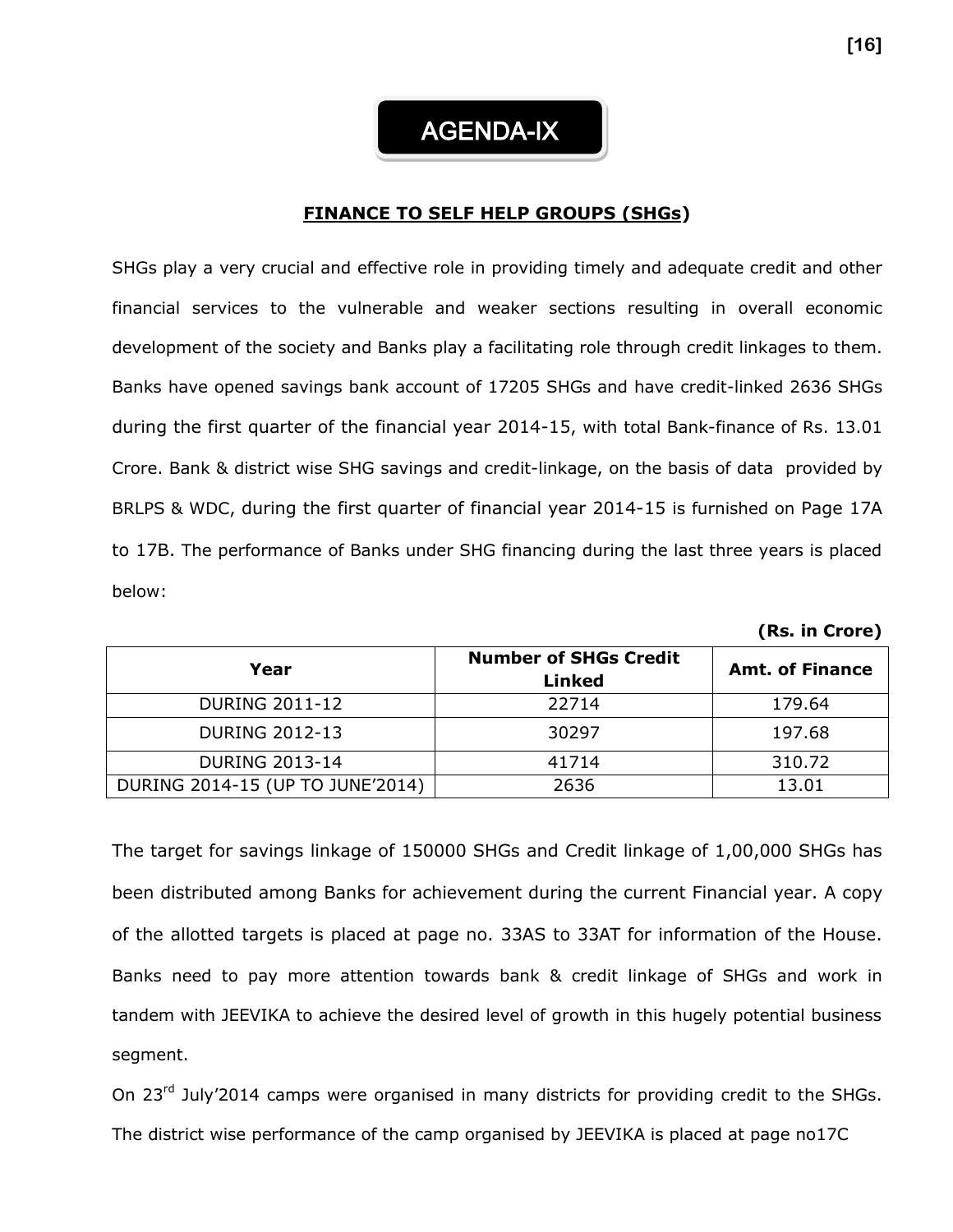In the  $48<sup>TH</sup>$  SLBC meeting dated 27.05.2014, uniform Savings Linkage and Credit Linkage format for first dose of financing to SHGs was adopted by the House.

This common format has been circulated among the banks and is also uploaded on the SLBC website. In the 22<sup>nd</sup> SLBC sub-committee on SHGs and RSETI held on 25.06.2014, all banks were requested to arrange for printing of only new formats after exhaustion of the current stock. A copy of the minutes of the  $22^{nd}$  Sub- Committee meeting of SLBC on SHG and RSETI is placed at page no. 17D to 17G for information of the House.

The Reserve Bank of India has already advised the detailed guidelines for operationalisation of the Interest Subvention Scheme under NRLM for SHG credit and the same was also placed in the Agenda Book of the  $47<sup>th</sup>$  SLBC meeting. All Banks are requested to provide the stipulated interest- subvention to all eligible SHG accounts at their end.

#### **JOINT LIABILITY GROUP**

The target for financing 50000 JLGs have been fixed for the current year and advised to all banks. A copy of the allotted target is placed at page no. 33AU for information of the House. Against the yearly target of 50,000 units, Banks have sanctioned 3834 number of JLGs amounting to Rs. 36.19 Crores during the first quarter of the F.Y. 2014-15. As SHG & JLG are important tools to reach the so far financially excluded rural people, all Banks are requested to enhance financing under these schemes during F.Y. 2014-15. The Bank-wise performance under JLG is placed at Page No 17H for information of the House.

A copy of the target allotted to Special assistance to Special Component Plan for Scheduled Caste (SCA to SCSP) scheme through JLG is placed at page no. 33AN to 33AP for the information of the the House.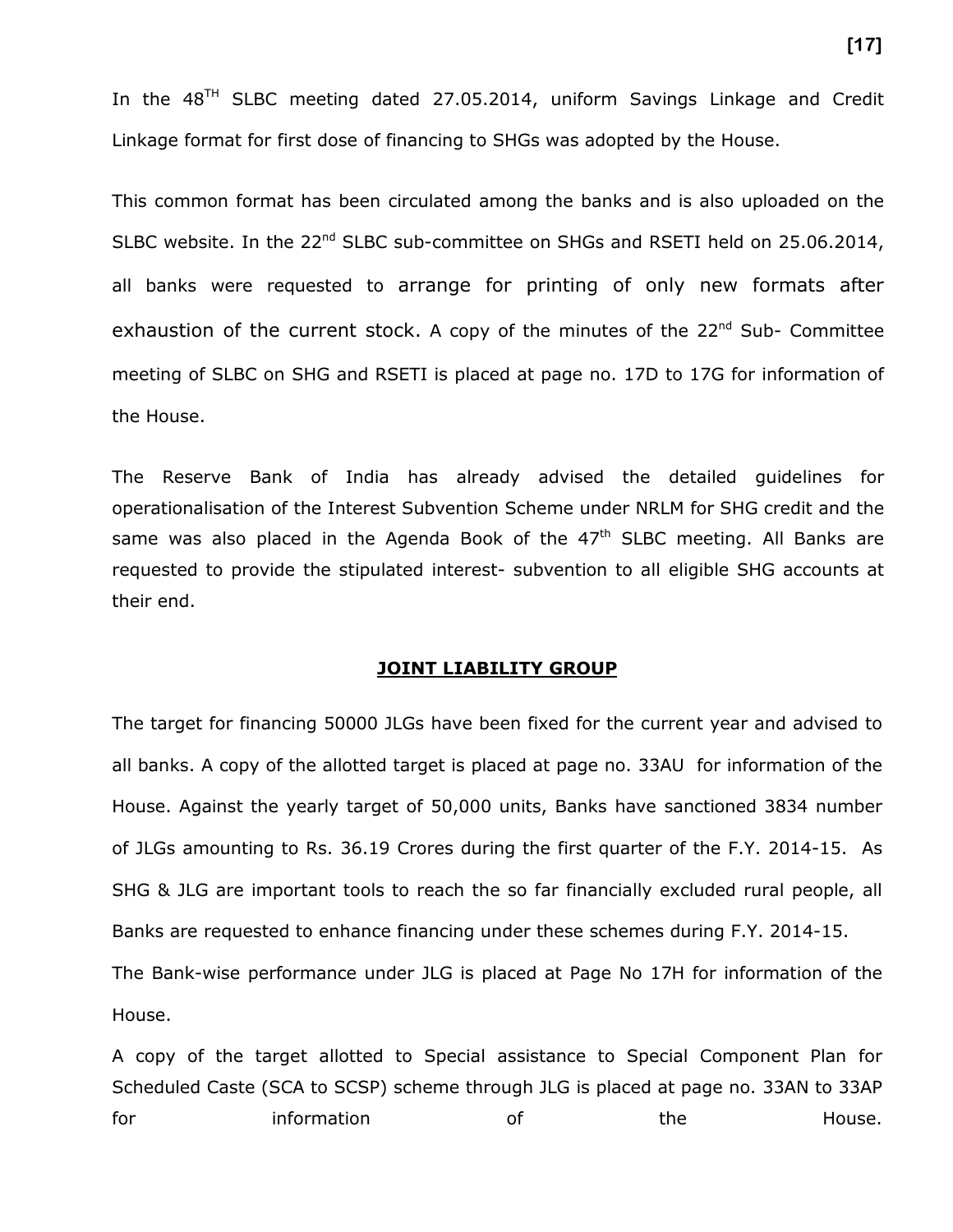## **KISAN CREDIT CARD (KCC)**

#### **REVIEW OF PROGRESS AS ON 30.06.2014**

A summarised statement of Kisan Credit Cards issued by Commercial Banks, RRBs and Co-operative Banks, vis-à-vis their respective targets, during the FY 2014-15 is given below:

| <b>Banks</b>                 | Target (No.) |            | <b>Sanctioned (No.)</b> |              | $\frac{0}{0}$<br><b>Achievement</b> |
|------------------------------|--------------|------------|-------------------------|--------------|-------------------------------------|
|                              | <b>New</b>   | <b>New</b> | <b>Renewal</b>          | <b>TOTAL</b> | <b>New</b>                          |
| Comm.<br><b>Banks</b>        | 903944       | 123037     | 125695                  | 248732       | 13.61                               |
| <b>RRBs</b>                  | 537590       | 29074      | 197770                  | 226844       | 5.41                                |
| <b>TOTAL</b>                 | 1441534      | 152111     | 323465                  | 475576       | 10.55                               |
| $Co$ -op.<br><b>Banks</b>    | 58466        | 5735       | 32992                   | 38727        | 9.81                                |
| <b>GRAND</b><br><b>TOTAL</b> | 1500000      | 157846     | 356457                  | 514303       | 10.52                               |

It is evident from the above Table that Banks operating in the state have sanctioned loans to a total of 514303 beneficiaries (New-157846 & Renewal-356457) under KCC amounting to Rs. 3850.67 Crore during the FY 2014-15 while during the same period last year, only 505047 beneficiaries were extended loans under KCC, the amount involved being Rs.2995.93 Crore.

Thus, Y-o-Y growth of 2% and 29% has been witnessed in terms of no. of KCCs issued and amount of finance extended, respectively. Bank-wise & District-wise performance is furnished on Page No. 19A & 19B.

The target for the current financial year has been fixed and circulated among all concerned. A copy of the allotted target is placed at page no. 33AQ to 33AR for information of the House.

#### **PROVIDING KCC TO ALL ELIGIBLE AND NON-DEFAULTER FARMERs**

In the light of the directives issued by the Ministry of Finance, Government of India, Kisan Credit Card is to be provided to all eligible and non-defaulter farmers. Modified Common Application Form, format of affidavit (for loan upto Rs. 50,000) and Checklist for KCC loan has been provided to the Agri Department, GoB with a request to circulate the same down the line to facilitate generation of loan applications from all eligible farmers. The Agriculture Department, GoB has been requested to provide village-wise list of eligible farmers to Banks, to enable them to extend credit facility to all such farmers.

Banks should finance KCC upto Rs. 50,000/-, without insisting for LPC, and instead of LPC, Affidavit and current rent receipt should be demanded by Banks. While the State Government has also issued instructions to its field level functionaries to facilitate generation of loan application forms, complete in all respect, the Banks need to continue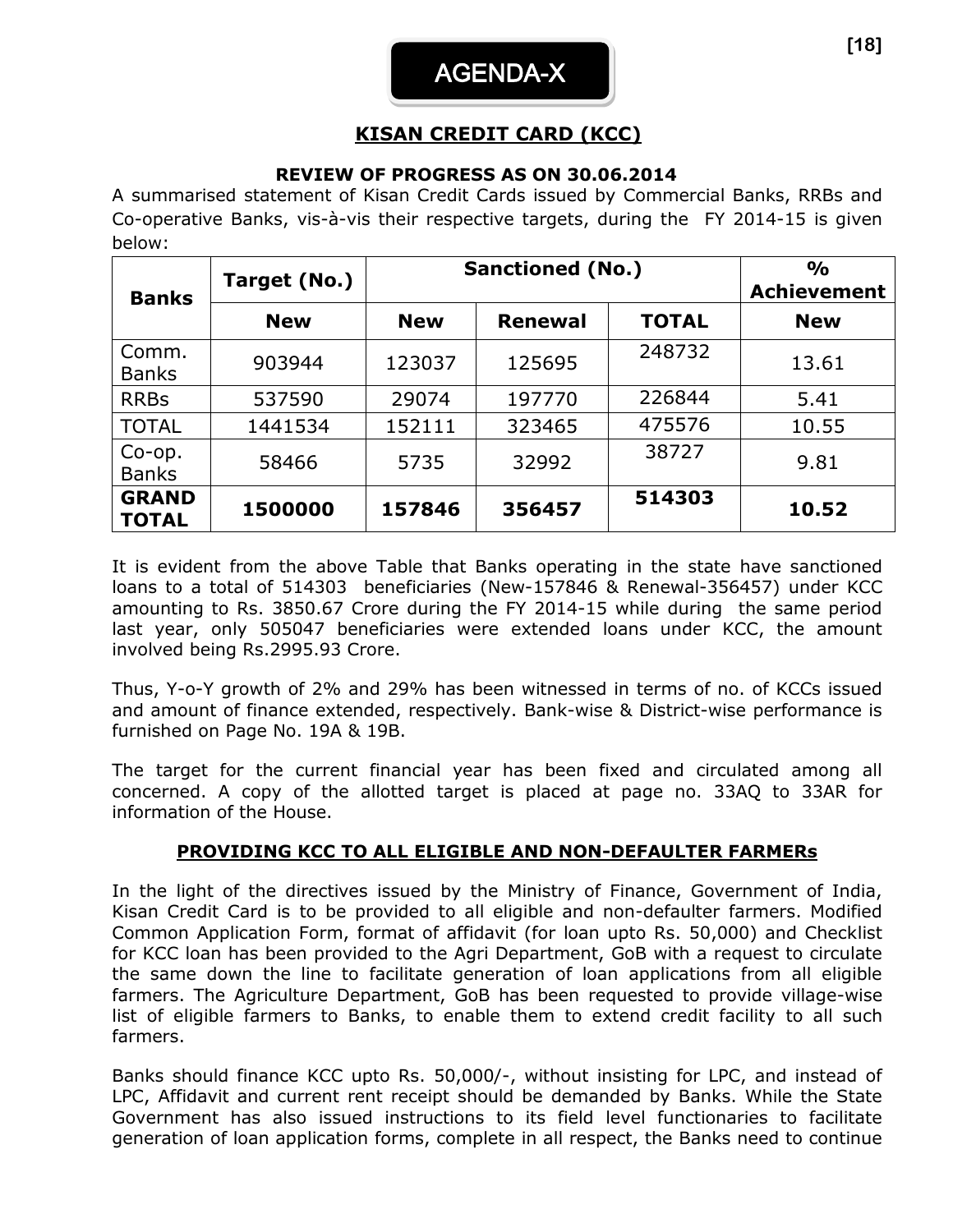their endeavour for generating KCC loan applications from all eligible farmers and the services of BC Agents may also be utilised for the purpose.

The State Government has devised two types of formats of LPC on the basis of amount of loan.

- i. For loan amount upto Rs 1 lakh.
- ii. For loan amount above Rs 1 Lakh.

The Revenue & Land Reforms Department, GOB is requested to arrange for timely issuance of the LPCs complete in all respect on the new formats, by the Revenue Authorities at the Circle level.

#### **ISSUANCE OF ATM CARDS TO KCC HOLDERS**

As per RBI instructions, all KCC borrowers are to be issued ATM cum Debit Cards. The Bank-wise information on ATM Cards issued to KCC borrowers is placed at page No 19C of the Agenda Book for information of the House. All Banks are requested to ensure that ATM cards are issued to all eligible KCC borrowers both at the time of new sanction as well as renewal of KCC.

#### **CROP INSURANCE SCHEME**

The Cooperative Department, Government of Bihar has distributed 31 districts of the State under the Weather Based Crop Insurance Scheme (WBCIS) among seven Insurance Companies vide their Notification No. 1956 dated 13.05.2014. For implementation of Modified National Agriculture Insurance Scheme (MNAIS), the remaining seven districts have been distributed among two Insurance Companies vide Notification No. 1958 dated 13.05.2014 of the Cooperative Department, Government of Bihar. A copy of both the Notifications is placed at page No.19D to 19Q of the Agenda book for information of the House.

Controlling Head of all banks operating in the State have been requested to instruct their operating functionaries to ensure to cover all the crop loans under crop insurance and the claims of agriculture crop insurance should be credited into the beneficiary's account within 15 days of receipt of claim and no interest should be charged in the loan account of borrowers on the claim amount, for the period beyond 15 days of receipt of claim till the date of credit in the account. In case of interest being applied on the claim amount credited with delay beyond 15 days, it should be refunded to the beneficiaries. Controlling Head of all banks operating in the State have also been requested to instruct their operating functionaries to ensure submission of statement of crop insurance at monthly intervals to the Insurance Companies. It should also be ensured that the statement so submitted is complete in all respects.

The Banks are also requested to provide the list of all insured farmers to the insurance companies to enable them furnish the same to the State Government for release of premium subsidy.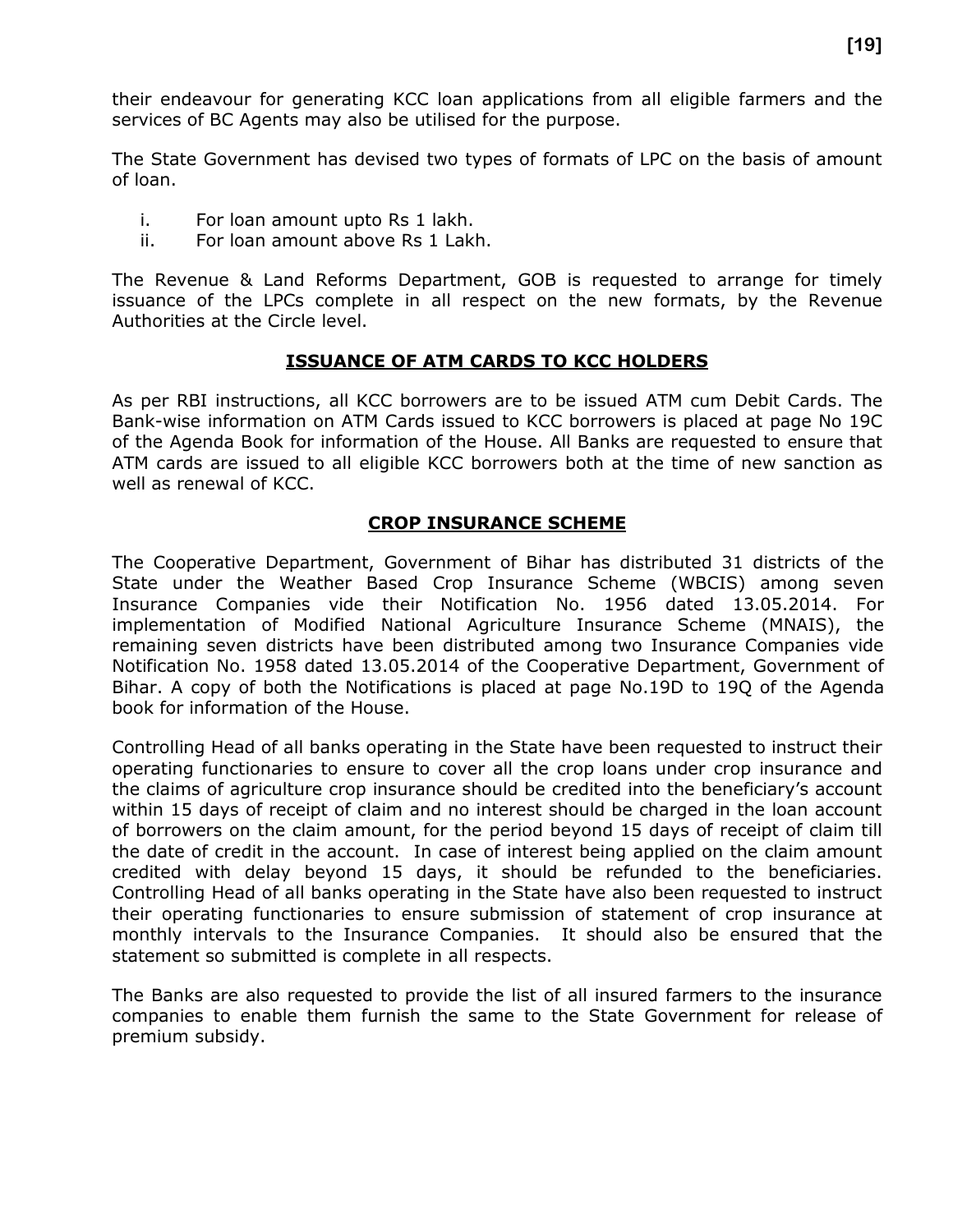

#### **DAIRY, FISHERY & POULTRY**   $\overline{\phantom{a}}$

Banks have sanctioned loans amounting to Rs 110.31 Crore to 9239 beneficiaries under various Dairy schemes, Rs. 15.38 Crore to 1734 beneficiaries under Fishery schemes and Rs. 30.46 Crore to 513 beneficiaries under Poultry schemes during the first quarter of FY 2014-15. Bank wise performance is furnished on page no. 20A to 20C.

The target of Dairy, Fishery & Poultry schemes for the current financial year has been fixed and circulated among all concerned. A copy of the allotted target is placed at page no. 33AW to 33AY for information of the House. The issue of non-receipt of subsidy in the accounts of dairy borrowers, due to non-signing of forwarding letter by the District Animal Husbandry officer has been raised by LDMs. The State Govt. is requested to streamline the system of release of subsidy in the accounts of dairy borrowers, as nonreceipt of subsidy in loans disbursed during 2013-14 is coming in the way of fresh disbursement under the scheme. IDBI bank is the only implementing bank of the Fishery Scheme of the State Govt. The State Govt. is requested to include other banks also for implementing the Fishery scheme in the state so that performance under fishery improves.

#### **FARM MECHANISATION**

The target for the current financial year has been fixed and circulated among all concerned. A copy of the allotted target is placed at page no. 33AZ for information of the House.

Against the financial target of Rs.2221.87 Crore for the year 2014-15, Banks have sanctioned loans amounting to Rs. 156.58 Crore to 4491 farmers for purchasing farm equipments. While during the same period last year Banks could sanction loans amounting to Rs 97.10 Crore to 4466 farmers, registering Y-o-Y growth of 61% in terms of amount sanctioned. Bank-wise target and performance is furnished on Page no. 20D for information.

#### **ADVANCES GRANTED TO UNITS PROVIDING STORAGE FACILITY**

The target for the current financial year has been fixed and circulated among all concerned. A copy of the allotted target is placed at page no. 33BA for information of the House.

Banks have sanctioned loans amounting to Rs. 21.15 Crore to 79 farmers for storage facility during the financial year 2014-15. All banks are requested to pay more attention towards financing under the scheme as there is a huge demand for storage facility.

Bank- wise target and performance is furnished on Page No. 20E for information.

#### **AGRICULTURE TERM LOAN (ATL**)

The target of financing under Agri Term Loan (ATL) number & amount, for the current financial year has been fixed and circulated among all concerned. A copy of the allotted targets is placed at page no. 33AV for information of the House. Out of the Agri ACP target of Rs. 36000 Cr, target of financing Rs. 10343.96 cr has been earmarked for ATL.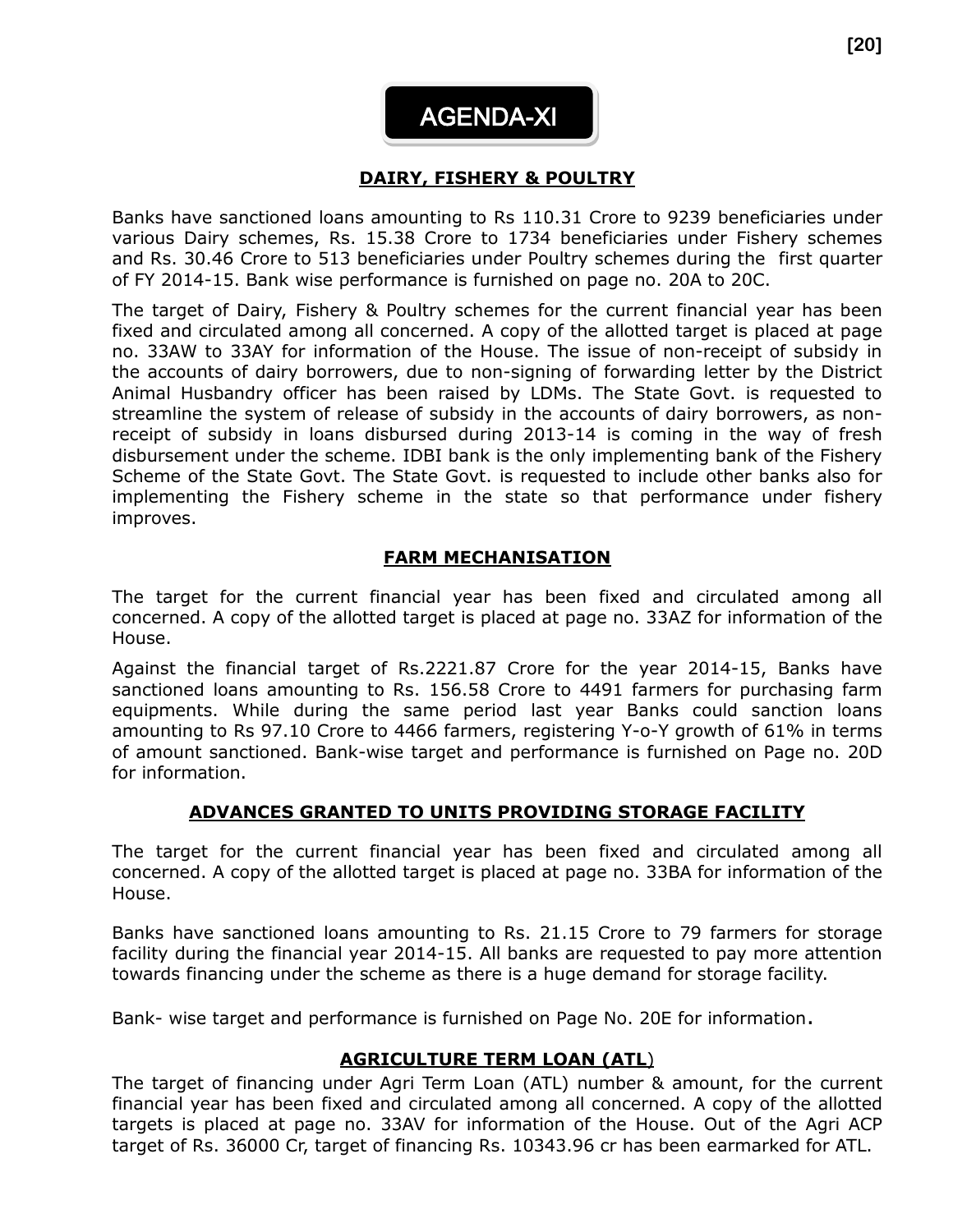## **CD RATIO (As on 30.06.2014)**

|  |  |  | (Rs. in Crore) |  |
|--|--|--|----------------|--|
|--|--|--|----------------|--|

| <b>Bank</b>                  | <b>Deposits</b> | <b>Advances</b> | <b>CD</b> ratio |
|------------------------------|-----------------|-----------------|-----------------|
| Comm. Banks                  | 160661          | 62193           | 38.71           |
| Co-op. Banks                 | 1977            | 1067            | 53.99           |
| <b>RRBs</b>                  | 18186           | 9925            | 54.57           |
| Total                        | 180824          | 73185           | 40.47           |
| <b>RIDF</b>                  |                 | 3960            |                 |
| Total (Advances +RIDF)       | 180824          | 77145           | 42.66           |
| Investment                   |                 | 6656            |                 |
| Grand Total (Adv.+RIDF+Inv.) | 180824          | 83801           | 46.34           |

As at the end of June'2014, CD Ratio of the state stood at 42.66% which shows an increase of 248 basis points as compared to June, 2013. The incremental CD ratio for the period under review is 63.82. Due to large amount of advances written off every year, CD Ratio has also been adversely affected. If write-off to the tune of Rs.90.21 Crores had not taken place during the period, the CD ratio of the State would have increased by 5 bps. The CD ratio of the State would have improved further, had the State Government utilised the total amount of Rs.9159.71 Crore (as on 30.06.2014) sanctioned under RIDF. As on  $30<sup>th</sup>$  June, 2014 only 43% of the amount sanctioned was utilised by the Government of Bihar.

Only Siwan district (22.22%) has less than 25% CD ratio as on 30.06.2014. Controlling Head of Bank having lead responsibility in the district is requested to instruct the LDM to coordinate with all Banks operating in the district and intensify efforts to adopt suitable strategies for improving CD ratio in the district.

Bank-wise and district-wise details are furnished on Page no. 24A to 2D.

It is pertinent to mention here that an amount of Rs.6617.14 Crore have been financed to units functioning in Bihar by SBI, PNB, Union Bank of India, Allahabad Bank, Corporation Bank, Indian Overseas Bank, Punjab & Sind Bank, State Bank of Bikaner & Jaipur, Federal Bank and Axis Bank by their branches operating outside the State and the amount has been taken into account for calculating the CD ratio as per guidelines issued by the Reserve Bank of India vide its circular No.- RPCD.LBS.BC.No.47/02.13.03/2005-06 dated 9th November 2005.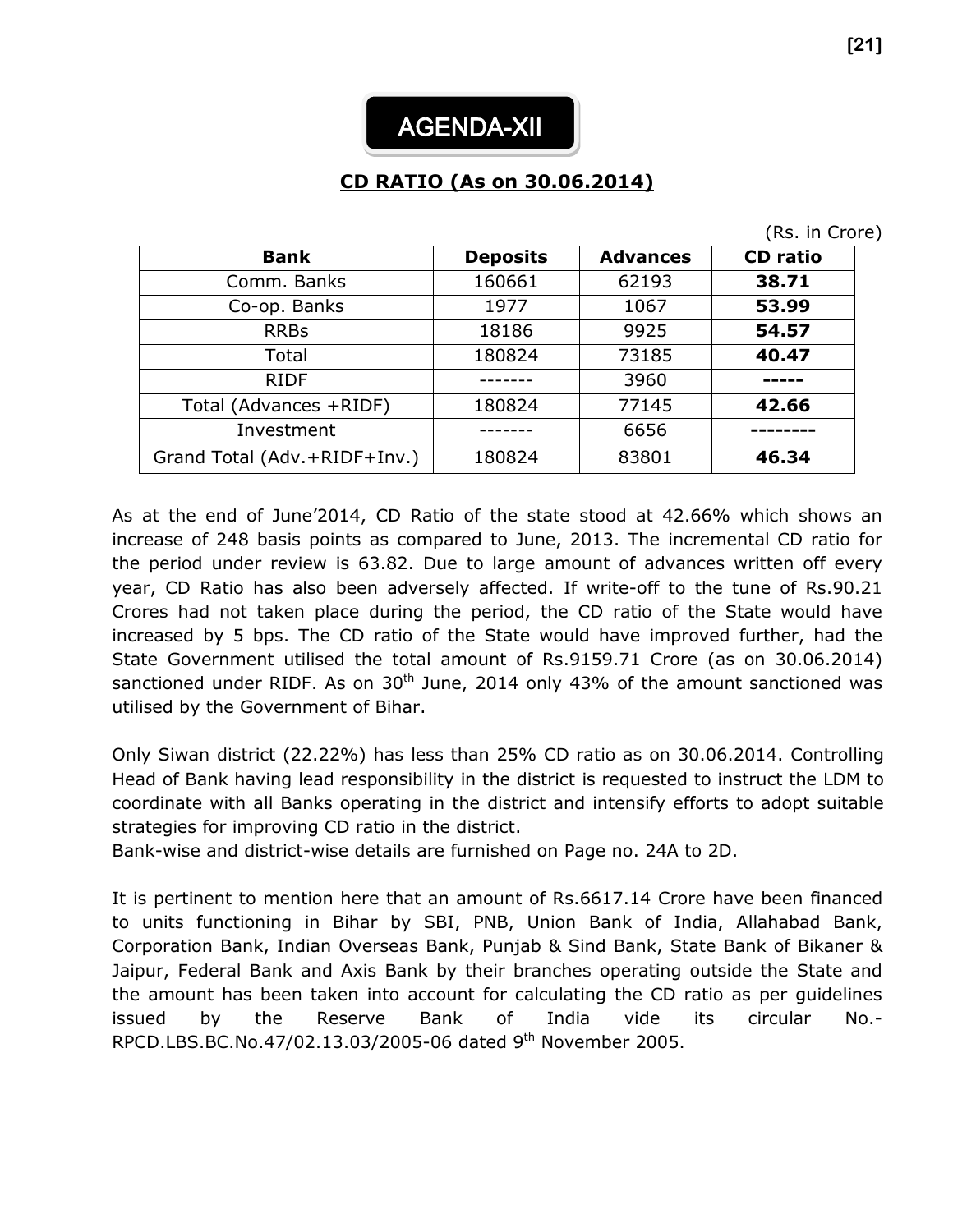| <b>Amt. In Crore</b>    | June'13 | June'14 |
|-------------------------|---------|---------|
| <b>Deposits</b>         | 161858  | 180824  |
| Advances including RIDF | 65041   | 77145   |
| <b>Incremental CDR</b>  |         | 63.82%  |

#### **INCREMENTAL CD RATIO AS ON 30.06.2014**

## **RECOVERY**

A summary of the recovery data (as on 30.06.2014) is given below. (Rs.in Crore) **Bank Demand raised Amount recovered Recovery %** Comm. Banks 17724 9759 55.06  $Co$ -op. Banks  $\begin{array}{|c|c|c|c|c|c|} \hline \end{array}$  674  $\begin{array}{|c|c|c|c|c|c|} \hline \end{array}$  168  $\begin{array}{|c|c|c|c|c|} \hline \end{array}$  24.88 RRBs | 5442 | 4839 | 88.91 Total 23840 14766 61.93

Recovery percentage is at 61.93% of the total demand raised by Banks as on  $30<sup>th</sup>$  June, 2014. The recovery position needs improvement to drive the financing by Banks in the State. While the Banks are following up with the borrowers for recovery of their dues, the State government is requested to help the Banks in their efforts. A better recovery culture will act as an incentive for Banks to lend more.

Bank-wise position of recovery as on 30.06.2014 is furnished on Page No. 24E.

With regard to disposal of top ten certificate cases of the districts, the progress has not been very encouraging. The State Government is requested to sensitize the functionaries at district level to give adequate attention towards disposal of certificate cases, execution of Possession Notice under SARFAESI Act and action against big defaulters of the district so that Banks may recover their dues from the defaulters. In the first Sub-Committee meeting of SLBC on Industries held on 30.10.2013, it was decided that monthly meeting should be conducted by SDC (Banking) in each district on Recovery & Certificate Case related issues of Banks. The State Govt. is requested to suitably instruct the district authorities to hold the said meeting in all Districts on regular basis & all recovery related issues of Banks are discussed therein.

SDC(Banking) of Gopalganj, Jehanabad, Rohtas, Sheohar & Bhojpur are not having powers of certificate officer. The State Govt. is requested to confer the power of certificate officer on these SDC(Banking).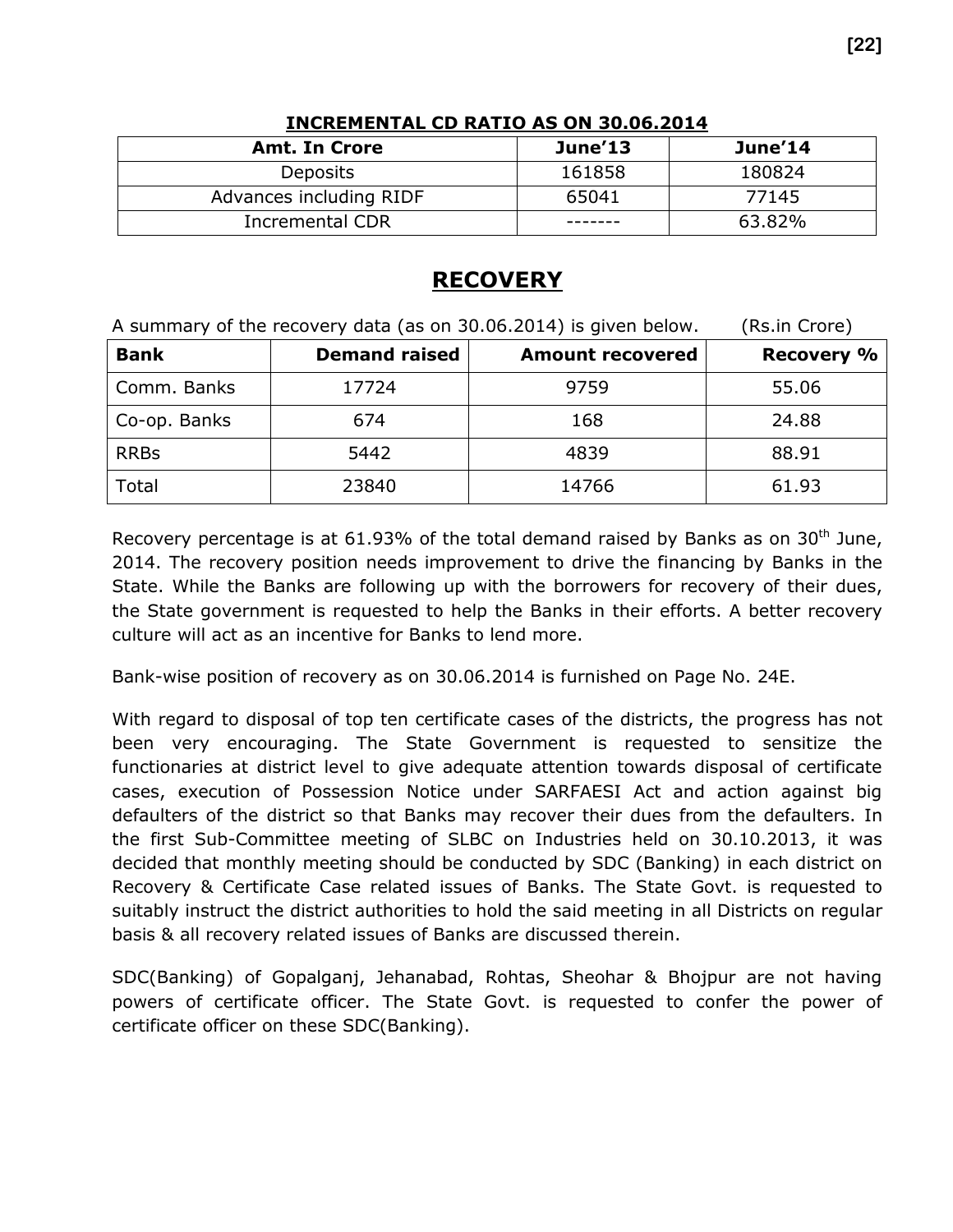#### **NPAs & WRITE-OFF**

As on 30.06.2014, overall position of NPAs and the amount of loans written off is as under:

(Rs. in Crore)

(Rs. in Crore)

|              | <b>Total</b> | <b>Total</b> | $%$ of     | Amt.        |
|--------------|--------------|--------------|------------|-------------|
| <b>Banks</b> | Adv.         | <b>NPA</b>   | <b>NPA</b> | written-off |
| Comm. Banks  | 55576        | 3066         | 5.52       | 90          |
| Co-op. Banks | 1067         | 233          | 21.84      |             |
| <b>RRBs</b>  | 9925         | 758          | 7.64       |             |
| <b>Total</b> | 66568        | 4057         | 6.10       | 90          |

NPA of Banks at 6.10% is a matter of great concern. All steps should be taken for bringing the NPA level below 3%.

Amount Written off and Segment-wise details of NPA amount is furnished on Page No. 24F for discussion and review by the House.

#### **CERTIFICATE CASES & DISPOSAL OF TOP 10 CASES**

As on 30.06.2014, overall position of Certificate Cases filed by all Banks is furnished below:

| <b>Banks</b> | Total<br>Cases<br>(No.) As<br>on.<br>31.03.2014 | <b>Total</b><br>Cases<br>(Amount)<br>As on<br>31.03.2014 | Cases<br>filed (No.)<br>(During<br>the<br>quarter) | Cases<br>filed<br>(Amount)<br>(During<br>the | Cases<br>disposed<br>of $(No.)$<br>(During<br>the | Cases<br>disposed<br>оf<br>(Amount)<br>(During<br>the<br>quarter) | ,<br><b>Pending</b><br>Cases<br>(No.) As<br>on.<br>30.06.14 | Pending<br>Cases<br>(Amount)<br>As on<br>30.06.14 |
|--------------|-------------------------------------------------|----------------------------------------------------------|----------------------------------------------------|----------------------------------------------|---------------------------------------------------|-------------------------------------------------------------------|-------------------------------------------------------------|---------------------------------------------------|
|              |                                                 |                                                          |                                                    | quarter)                                     | quarter)                                          |                                                                   |                                                             |                                                   |
| Comm.        | 333073                                          | 1655.03                                                  | 2683                                               | 34.43                                        | 302                                               | 2.36                                                              | 335454                                                      | 1687.10                                           |
| $Co$ -op     | 34576                                           | 62.19                                                    | 158                                                | 14.14                                        | 60                                                | 4.33                                                              | 34674                                                       | 72.00                                             |
| <b>RRBs</b>  | 31022                                           | 19.74                                                    | 0                                                  | $\mathbf{0}$                                 | 295                                               | 0.64                                                              | 30727                                                       | 19.10                                             |
| Total        | 398671                                          | 1736.96                                                  | 2841                                               | 48.57                                        | 657                                               | 7.33                                                              | 400855                                                      | 1778.20                                           |

It is evident from the above Table that during the first quarter of FY 2014-15, 2841 cases were filed and 657 cases were disposed off and 400855 cases involving Rs. 1778.20 Crore are pending at different stages. This large amount of bad loans, if recovered and recycled, can further enhance disbursements by Banks. The list containing details of top 10 Certificate Cases of each district has been provided to the SDC-Banking of the respective districts for effecting recovery in these cases. However, very meagre recovery has been made in these accounts despite regular follow up by Banks at the district level. The State Government is requested to instruct the districtadministration of all districts to initiate requisite steps at their end for early disposal of

**[23]**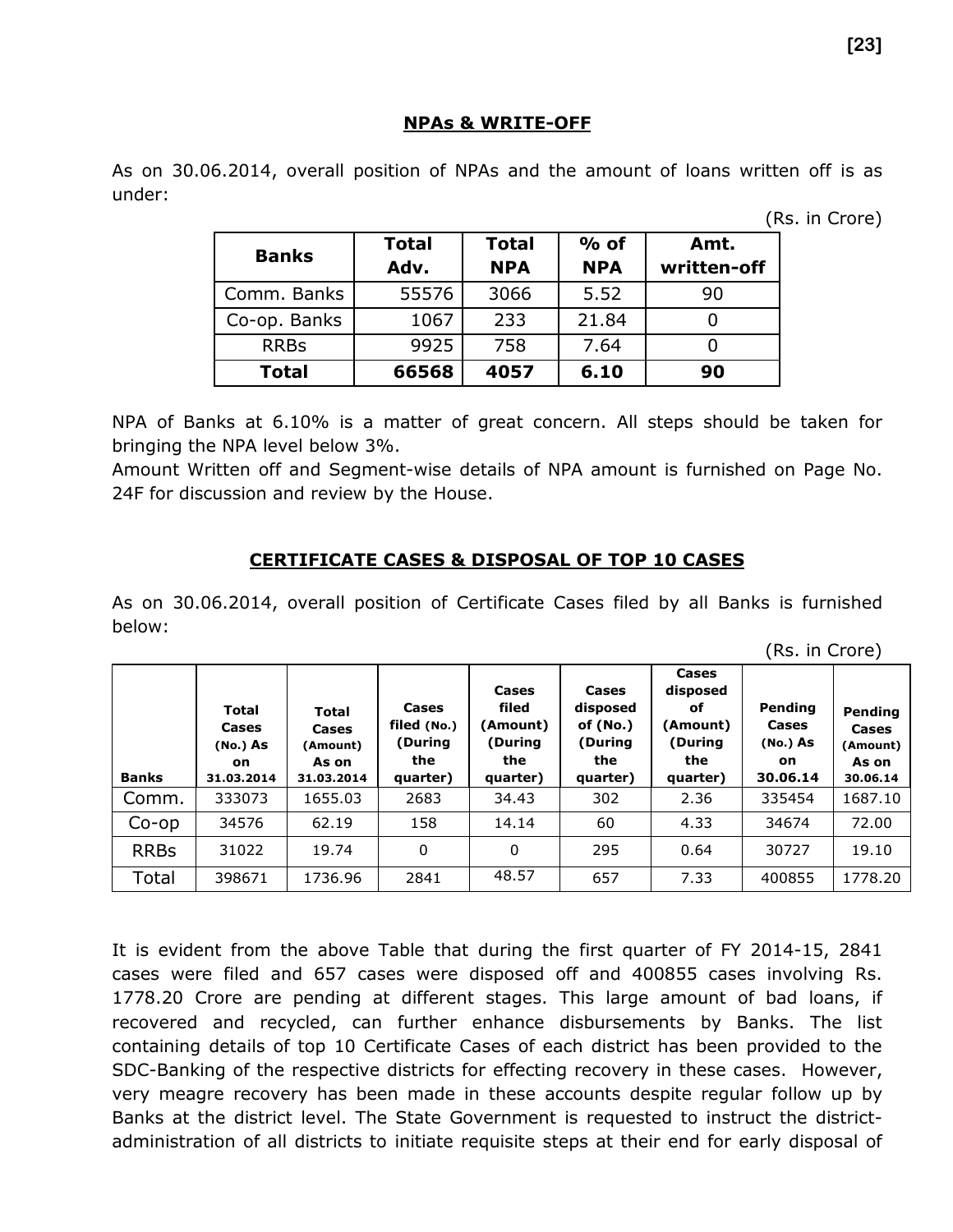the top 10 Certificate Cases. At the same time, Block-level recovery camps on the lines of credit camp, need to be organised which will help Banks in improving their asset quality besides conveying a message to the borrowers, for timely repayment of loans.

Bank-wise no. of certificate cases pending with amount is furnished on Page No. 24G.

#### **PRIORITY SECTOR LENDING**

As on 30.06.2014, the Benchmark of 40% for Priority Sector advances has been achieved by majority of the Banks. The House may notice that the ratio of Priority Sector advances to total advances is as high as 69.70% in the State, which is well above the Benchmark. Bank-wise position is furnished on Page No. 24H & 24I.

#### **AGRI CREDIT**

At the State level, the ratio of Agri Credit to Total Advances stands at 39.78% as on 30.06.2014, against the national benchmark of 18%. However, a few Banks have failed to achieve the benchmark. Bank-wise position is furnished on Page No. 24H.

#### **DIFFERENTIAL RATE OF INTEREST (DRI)**

As on 30<sup>th</sup> June, 2014 the aggregate advances level under DRI Scheme stands at Rs. 72.86 Crore, which is 0.11 % of the total advances of Rs.66568.11Crore as on 31.03.2014.

A total of 1177 beneficiaries were provided loans amounting to Rs. 2.20 Crore under DRI Scheme during the period under review. Out of this, 71 beneficiaries were provided credit support of Rs. 0.16 Crore to complete their dwelling units under Indira Awas Yojana. Banks should provide more loans under the Scheme to the needy and eligible beneficiaries, and ensure maximum coverage of people belonging to SC/ST and women categories, apart from providing top-up Loans to the beneficiaries of Indira Awas Yojana. Also, Banks should step up financing to the rural artisans like carpenters, blacksmiths, washermen, cobblers etc. under the Scheme. Bank-wise position is furnished on Page No. 24I to 24J.

#### **WEAKER SECTION**

Total loan extended by Banks to the weaker section, as on 30<sup>th</sup> June' 2014 was Rs. 18196.89 Crore out of the aggregate advances of Rs.66568.11 Crore i.e. 27.34% of the total advances, against the benchmark of 10%. Further, as percentage of Priority Sector Advances, the achievement of 39.22% as on  $30<sup>th</sup>$  June is much better than the Benchmark of 25%.

Bank-wise position is furnished on Page No. 24I.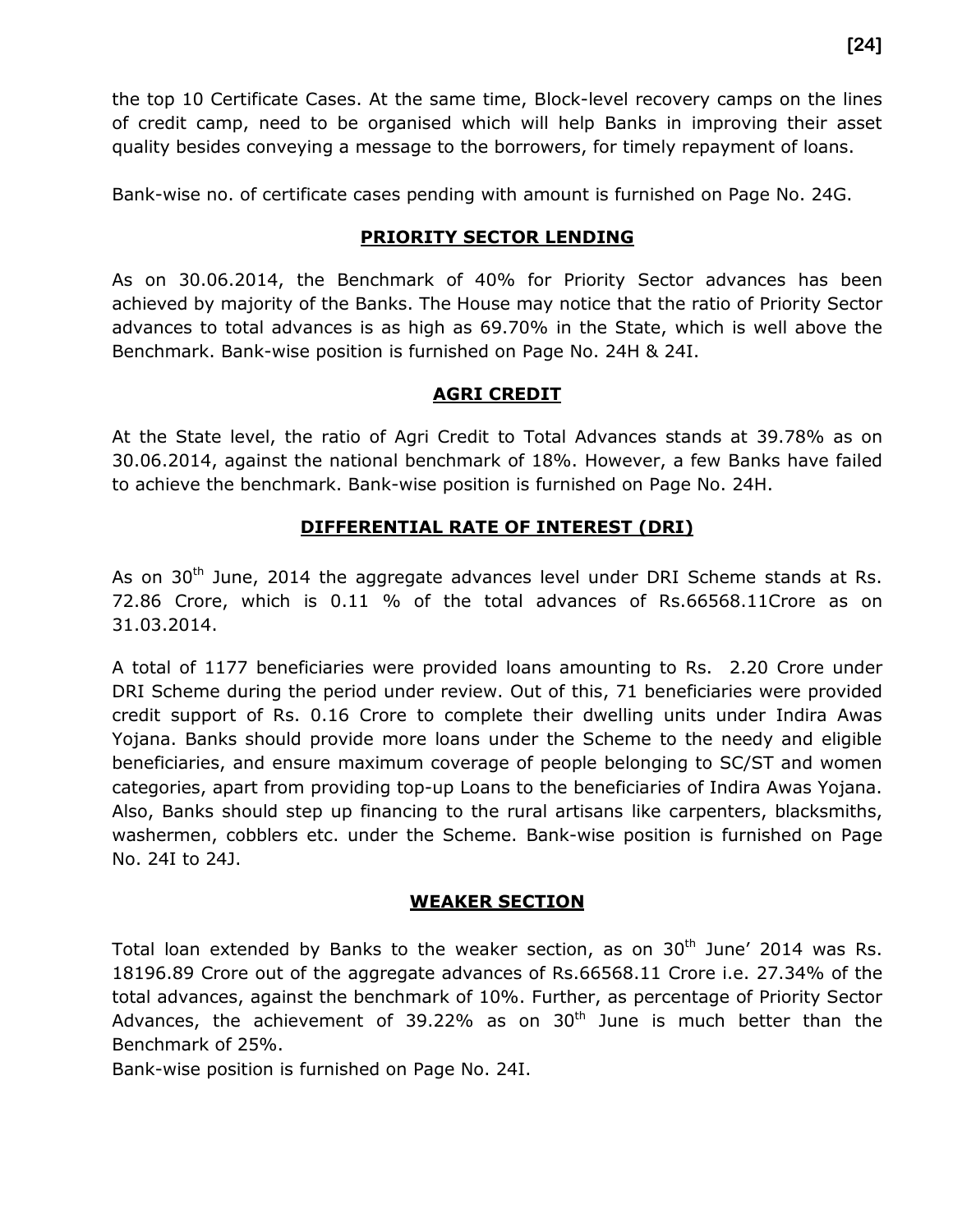## **AGENDA-XIII**

#### **OPENING OF NO-FRILL ACCOUNTs AND TRANSACTIONS DONE BY BCAs**

As per information received from Banks, a total of 915602 No-Frill accounts were opened during the FY 2014-15. Thus, a total of 14645331 No-frills accounts have been opened till 30<sup>th</sup> June, 2014. Out of these, 10592674 accounts are operational.

Bank & District-wise details with respect to No Frill accounts opened and transactions carried out by BCAs is furnished on Page No. 25 A to 25D.

#### **EXTENDING MOBILE BANKING AND INTERNET BANKING FACILITY**

All Banks should extend mobile Banking and internet Banking facility to customers as these are not only cost-effective but also adds to customer-convenience. As per information received by SLBC, all Banks taken together have provided Mobile Banking facility to 2119852 customers whereas the facility of Internet Banking has been provided to 1287604 customers. Controlling Head of all Banks operating in the State are requested to bestow their attention and initiate requisite steps for extending these facilities to large no. of customers as it would facilitate improvement in service delivery of Banks.

Bank-wise information regarding Mobile Banking and Internet Banking facility provided is furnished on Page 25E.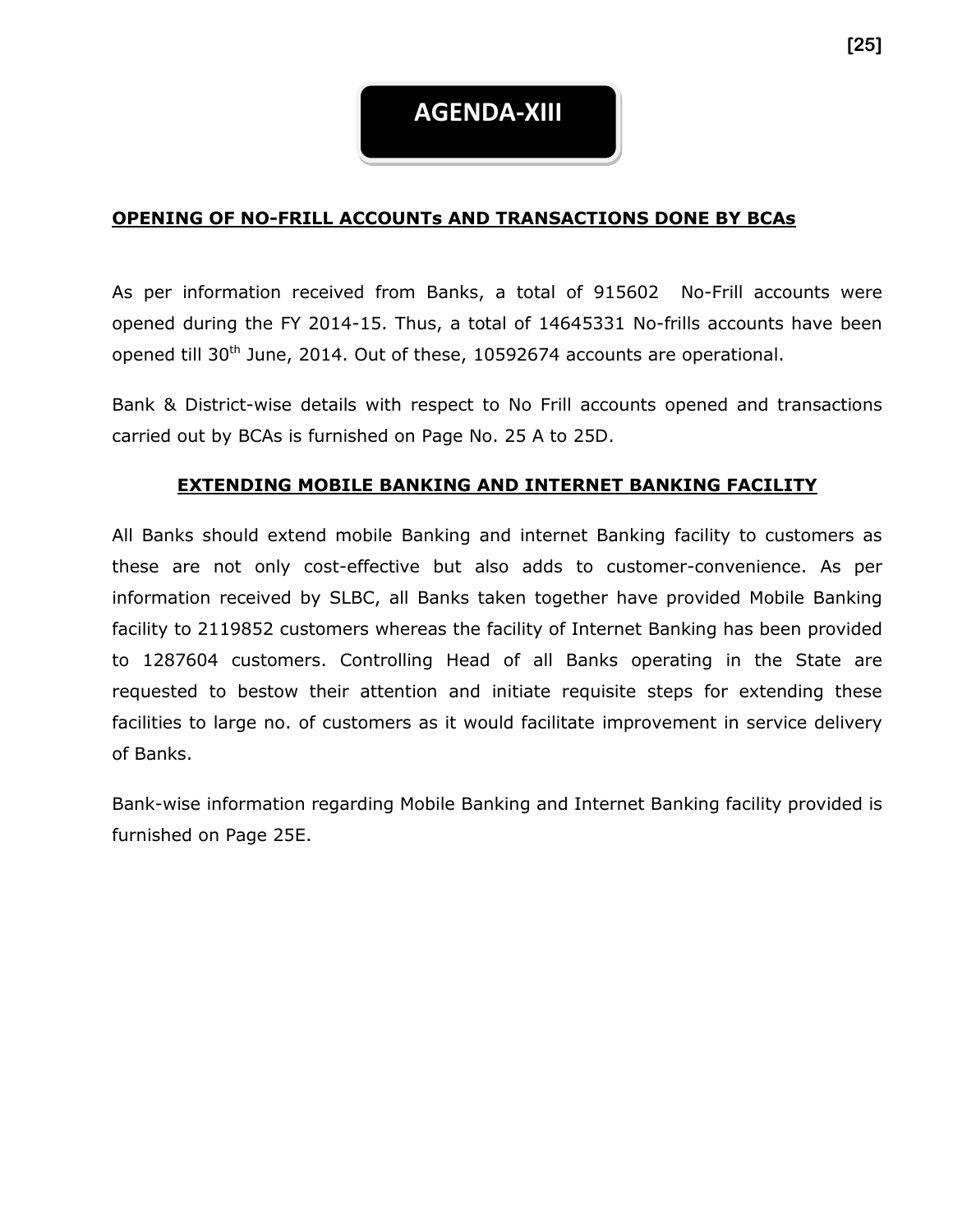## **AGENDA-XIV**

#### **IMPLEMENTATION OF FINANCIAL INCLUSION PLANS IN LWE AFFECTED DISTRICTS**

The Government of India is regularly reviewing the progress made in implementing Financial Inclusion in Left Wing Extremist (LWE) affected districts in the State of Bihar with a focus on development of Infrastructure, Credit availability, Advocacy, Livelihood development etc. There are 15 LWE affected districts in Bihar.

Banks operating in these districts are implementing financial inclusion plans on a priority basis for extending Banking facilities to these LWE affected areas. Credit extension by Banks in quarter ended June 2014 in these districts is furnished below, which shows improvement in all the districts, over the same period during the last Financial Year:

| SL.<br>No.     | <b>District</b> | <b>Disbursement</b><br>under ACP during<br>the quarter ended<br><b>June 2014</b><br>(Rs. in Lakh) | <b>Disbursement</b><br>under ACP during<br>the quarter ended<br><b>June 2013</b><br>(Rs. in Lakh) | Growth<br>(%) |
|----------------|-----------------|---------------------------------------------------------------------------------------------------|---------------------------------------------------------------------------------------------------|---------------|
| 1              | Arwal           | 7238                                                                                              | 6171                                                                                              | 17.29         |
| $\overline{2}$ | Aurangabad      | 23079                                                                                             | 23895                                                                                             | $-3.41$       |
| 3              | Bhojpur         | 38844                                                                                             | 32809                                                                                             | 18.39         |
| 4              | East Champaran  | 49306                                                                                             | 28990                                                                                             | 70.07         |
| 5              | Gaya            | 42335                                                                                             | 44064                                                                                             | $-3.92$       |
| 6              | <b>Jamui</b>    | 15101                                                                                             | 13205                                                                                             | 14.35         |
| 7              | Jehanabad       | 12280                                                                                             | 9702                                                                                              | 26.57         |
| 8              | Kaimur          | 33259                                                                                             | 23337                                                                                             | 42.51         |
| 9              | Munger          | 18741                                                                                             | 16271                                                                                             | 15.18         |
| 10             | <b>Nalanda</b>  | 31437                                                                                             | 21718                                                                                             | 44.75         |
| 11             | <b>Nawada</b>   | 15132                                                                                             | 11699                                                                                             | 29.34         |
| 12             | Patna           | 280452                                                                                            | 213206                                                                                            | 31.54         |
| 13             | Rohtas          | 44521                                                                                             | 36826                                                                                             | 20.89         |
| 14             | Sitamarhi       | 28641                                                                                             | 16338                                                                                             | 75.3          |
| 15             | West Champaran  | 47292                                                                                             | 27991                                                                                             | 68.95         |
|                | <b>TOTAL</b>    | 687658                                                                                            | 526222                                                                                            | 30.67         |

It is evident from the above that Banks have extended higher quantum of credit as compared to last year in the LWE affected districts except Aurangabad and Gaya.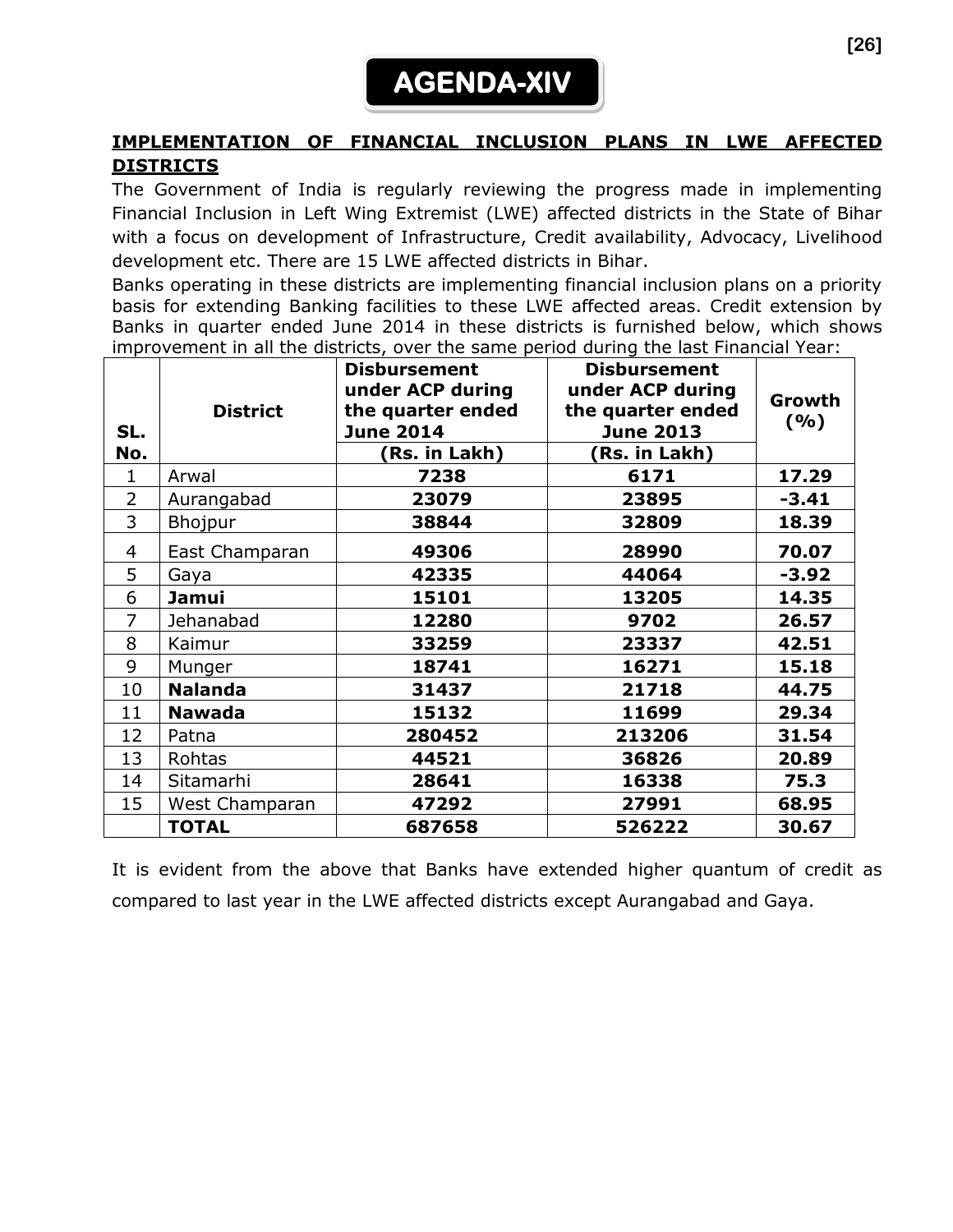## **AGENDA-XV**

### **INVESTIGATION OF CYBER FRAUD & COUNTERFEIT NOTES DETECTED BY BANKS**

A meeting of Public Sector Banks was held on  $17<sup>th</sup>$  August 2011 at Department of Financial Services, New Delhi regarding Status of Technology Adoption and Integration with the Banking Network. Concern was expressed in the meeting on the slow progress in investigation of Cyber fraud and counterfeit notes being detected by Banks. It was suggested that the issue should be taken up in the SLBC meeting and State Government may be requested to expedite the process of investigation of cyber fraud and other related issues by providing infrastructural support. Further, Controlling Head of all Banks operating in the State are requested to bring to the notice of the State Government occurrences of cyber fraud and detection of counterfeit notes so that appropriate steps may be initiated by the Government in this regard. At the State Head Quarter wing has been established for speedy investigation and disposal of cases related to cyber crime.



#### **FUNCTIONING OF RURAL SELF EMPLOYMENT TRAINING INSTITUTEs (RSETIs)**

RSETIs are functional in all the 38 districts of the State. They are engaged in skill development of the unemployed youth for undertaking self employment venture/ wage employment. During the first quarter of the financial year 183 training programmes have been organised and 4760 youth imparted training by the RSETIs. Altogether 67941 persons have been trained by the RSETIs in the State by organizing 3568 programmes since inception. The detailed information pertaining to RSETIs in the State is placed on Page No. 28A for information.

Controlling Head of all Banks operating in the State have been requested to arrange to issue instructions to all their branches to sponsor at least 5 trainees in a financial year to the RSETI functioning in the district and also to provide credit-linkage to at least 5 RSETI trained persons in a financial year. This will help the trained youth to start their own venture and also improve the grading of RSETIs as settlement of trainees is a key parameter for grading by GoI.

Under the PMEGP Scheme, the beneficiaries are to be provided with training before loan is disbursed to them. The KVIC, KVIB & DIC are requested to utilise the Training facilities available at the RSETIs so that all beneficiaries under PMEGP are imparted training at RSETIs.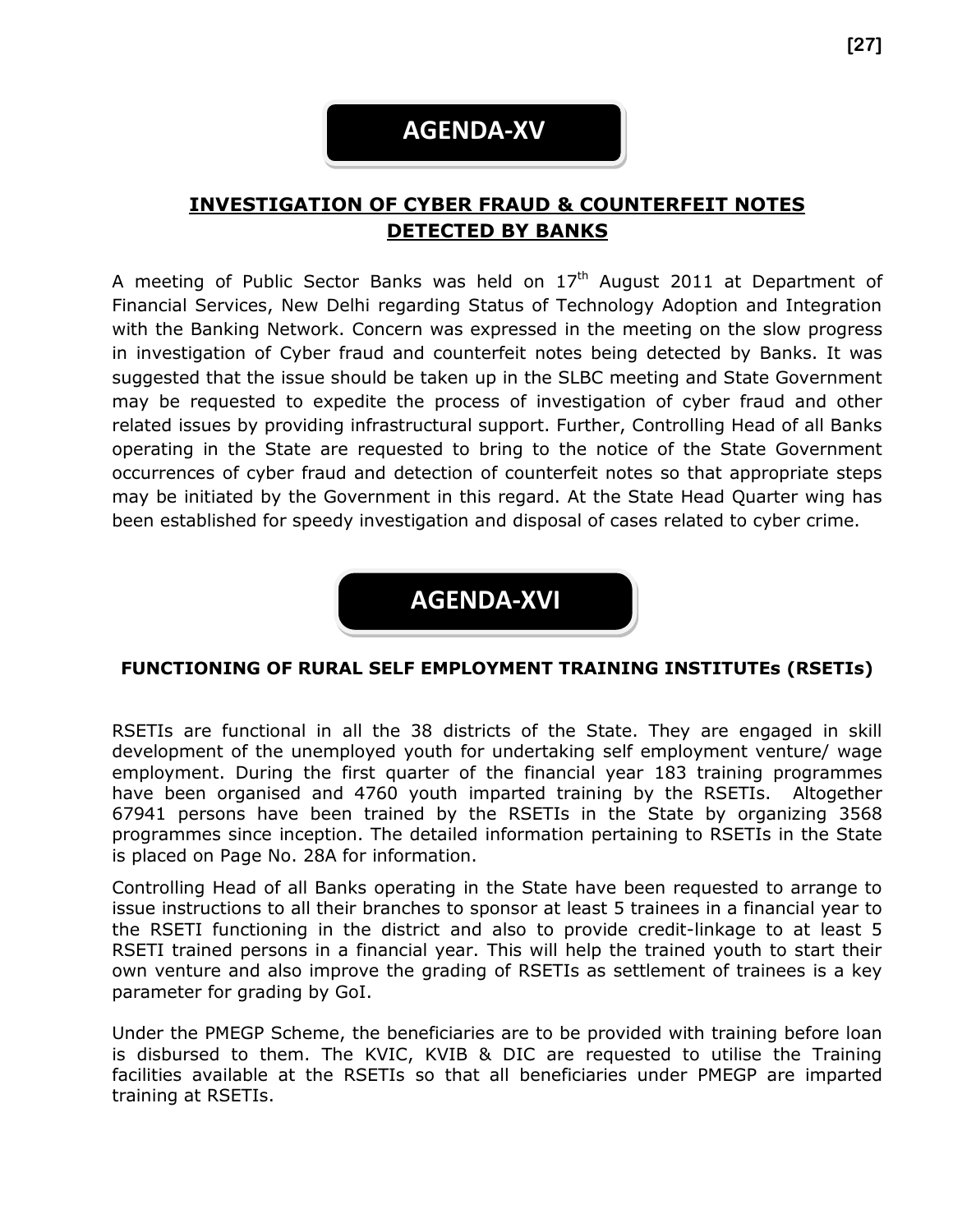#### **LAND ALLOTMENT AT RSETIs**

Reallotment of land in two districts [Sheikhpura & Sitamarhi] in connection with construction of RSETI building is pending. The state government has already advised the District Magistrates of these districts to make available/ reallocate land at the earliest so that building of RSETI may be constructed thereat. At Bhagalpur, possession of land has not been taken by the RSETI. All Banks which have been provided with land and fund are requested to complete construction of building at the earliest.

#### **REIMBURSEMENT OF EXPENSES**

The State Govt. has directed the District Magistrates of all districts for payment of training expenses to concerned RSETIs. However there are still many instances of bills pending with distt. authorities. The Deputy Secretary, MoRD, GoI, New Delhi has advised that MoRD would be reimbursing the cost of training BPL candidate in RSETIs which are graded A/B/AA/AB/BA/BB through the State Rural Livelihood Mission.

The modalities for reimbursement of training expenses of RSETI has been provided by MoRD. The modalities for reimbursement claim in respect of training imparted to BPL trainees during 2013-14 has not yet been advised to Banks. As such no reimbursement claim of expenditure incurred by RSETIs for training BPL youths during 2013-14 has been made. The State Govt. is requested to advise the modus operandi of the reimbursement claim for training imparted since April'2013, to enable Banks lodge claim at the appropriate level.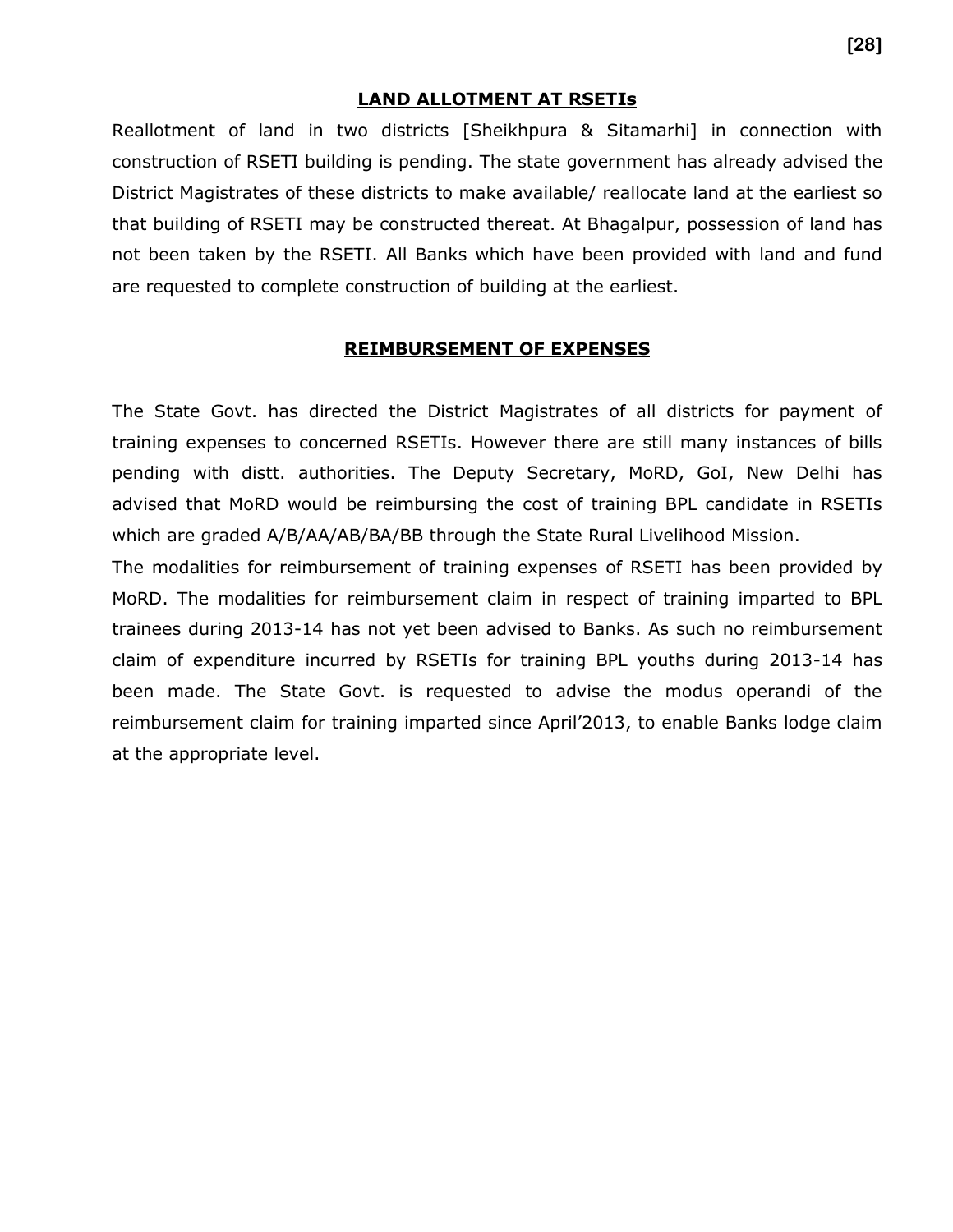#### **FINANCIAL LITERACY INITIATIVES**

Financial Literacy Centers (FLCs) are functional in all the districts in the State. 15751 persons participated in 423 outdoor activities undertaken by the FLCs during the first quarter of FY 2014-15. Further, 8569 persons availed indoor services undertaken by the FLCs during the first quarter of FY 2014-15. The information pertaining to FLCs in the State is placed at Page No. 29A for information.

As per recent instructions received from the GoI, all rural branches are to conduct at least one financial literacy camp in each month and Financial Literacy Guide, Diary & Poster, designed by RBI, is to be used by the branches in the camp. The data of Financial Literacy Camps organised by rural branches in the districts is placed at page no. 29B.

The Financial Literacy materials, as per requirement of Banks and as decided in the  $20<sup>th</sup>$ Sub Committee meeting of SLBC held on 19<sup>th</sup> December 2013, on Branch Opening and IT Enabled Financial Inclusion, has been printed and distributed by SLBC among Banks in the state. All Banks should ensure that their rural branches undertake Financial Literacy activities using the standard Financial Literacy materials at the required intervals.

The Reserve Bank of India (RBI) has advised vide its letter no. RBI/2014-15/118 RPCD.FLC.No. 218-348/12.01.018/2014-15 dated 07.07.2014(Copy enclosed at page no. 29C to 29D) modification in the quarterly reports with regard to Financial Literacy. Accordingly information is provided on page no. 29A & 29B. All banks are requested to provide details of district-wise Financial Literacy activity undertaken by rural branch on the prescribed format in future.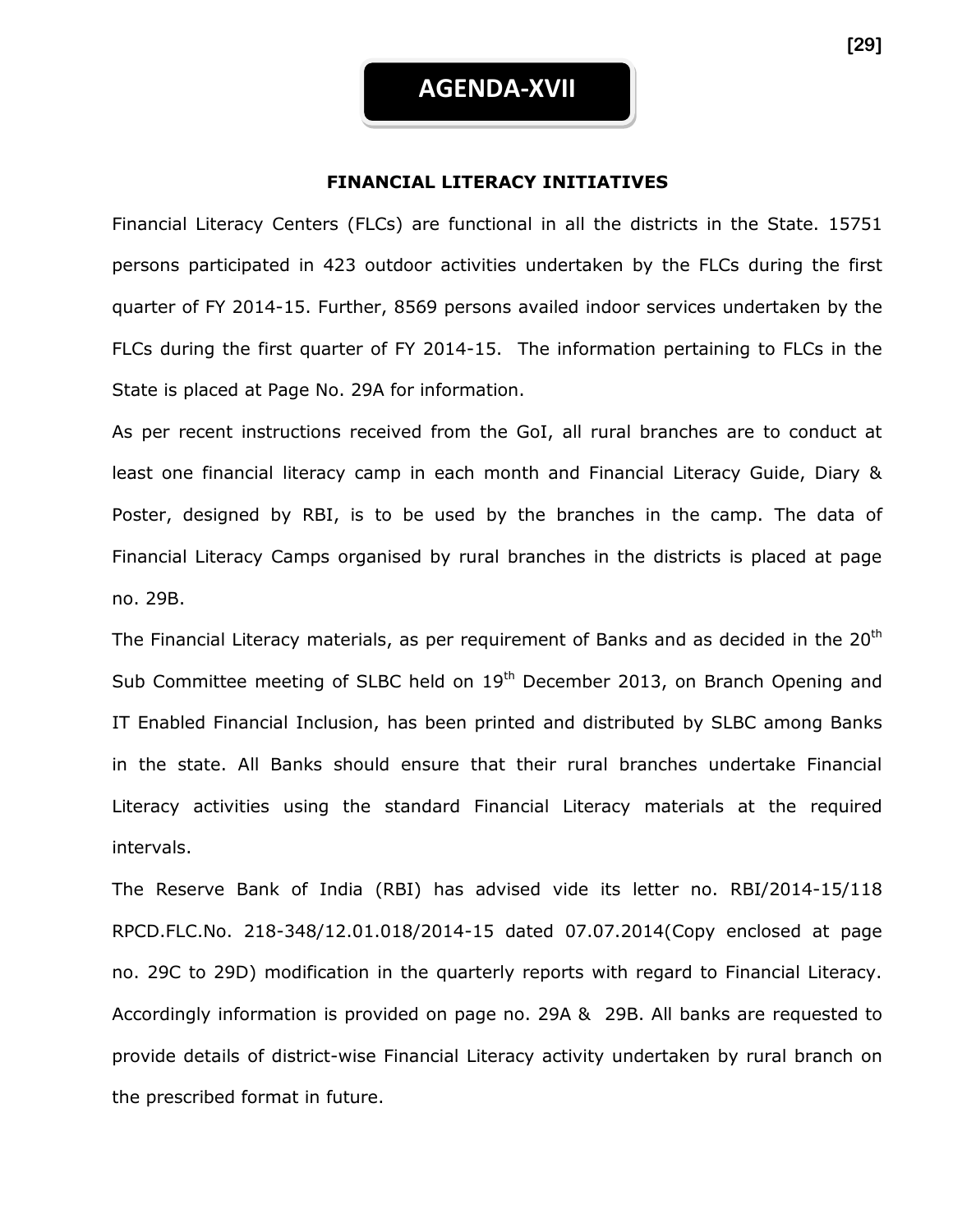### **MICRO, SMALL & MEDIUM ENTERPRISES**

The Reserve Bank of India's instructions to the scheduled commercial banks, as advised vide MSME Development Institute, Patna letter No. SLBC/MSME-DI/2011/1306 dated 14<sup>th</sup> March, 2012 regarding enhancing credit flow to Micro, Small & Medium Enterprises (MSMEs), is as under:-

1. Achieve a 20% year-on-year growth in credit to Micro & Small Enterprises to ensure enhanced credit flow.

2. Allocation of 60% of the MSE advances to the Micro Enterprises is to be achieved in stages viz. 50% in the year 2010-11, 55% in the year 2011-12 and 60% in the year 2012-13 and

3. Achieve a 10% annual growth in number of Micro Enterprises accounts.

The performance of Banks in this regard as on 30.06.2014 is placed at page no. 30A of the Agenda Book.

#### **SMALL ROAD TRANSPORT OPERATORS (SRTOs)**

The target for the current financial year has been fixed and circulated among all concerned. A copy of the allotted target is placed at page no. 33BB for information of the House.

Against the target of financing 22000 units, Banks in the state have sanctioned loan amounting to Rs. 174.07 Crore for purchasing 4439 vehicles by SRTOs during the first quarter of financial year 2014-15 which is 20% of the annual target. Bank-wise performance is furnished on Page No. 30B.

#### **ADVANCES GRANTED UNDER CGTMSE COVERAGE**

A total of 15750 units were financed by Banks involving Rs.312.24 Crore with CGTMSE cover, during the first quarter of financial year 2014-15. Further, loans amounting to Rs. 303.09 Crore were disbursed to 15750 units under CGTMSE cover. Considering the wide scope available for coverage of loans under CGTMSE, controlling Head of all Banks in the state are requested to instruct their operating functionaries to cover all the eligible units under CGTMSE.

Bank-wise performance data is furnished on Page No. 30C for information the House.

### **TARGET UNDER MANUFACTURING SECTOR**

As decided in the last SLBC Sub-Committee meeting on industry, target for financing to Manufacturing Sector ( No. & Amount) has been prepared, a copy of which is placed at page no.33C to 33D of the Agenda Book.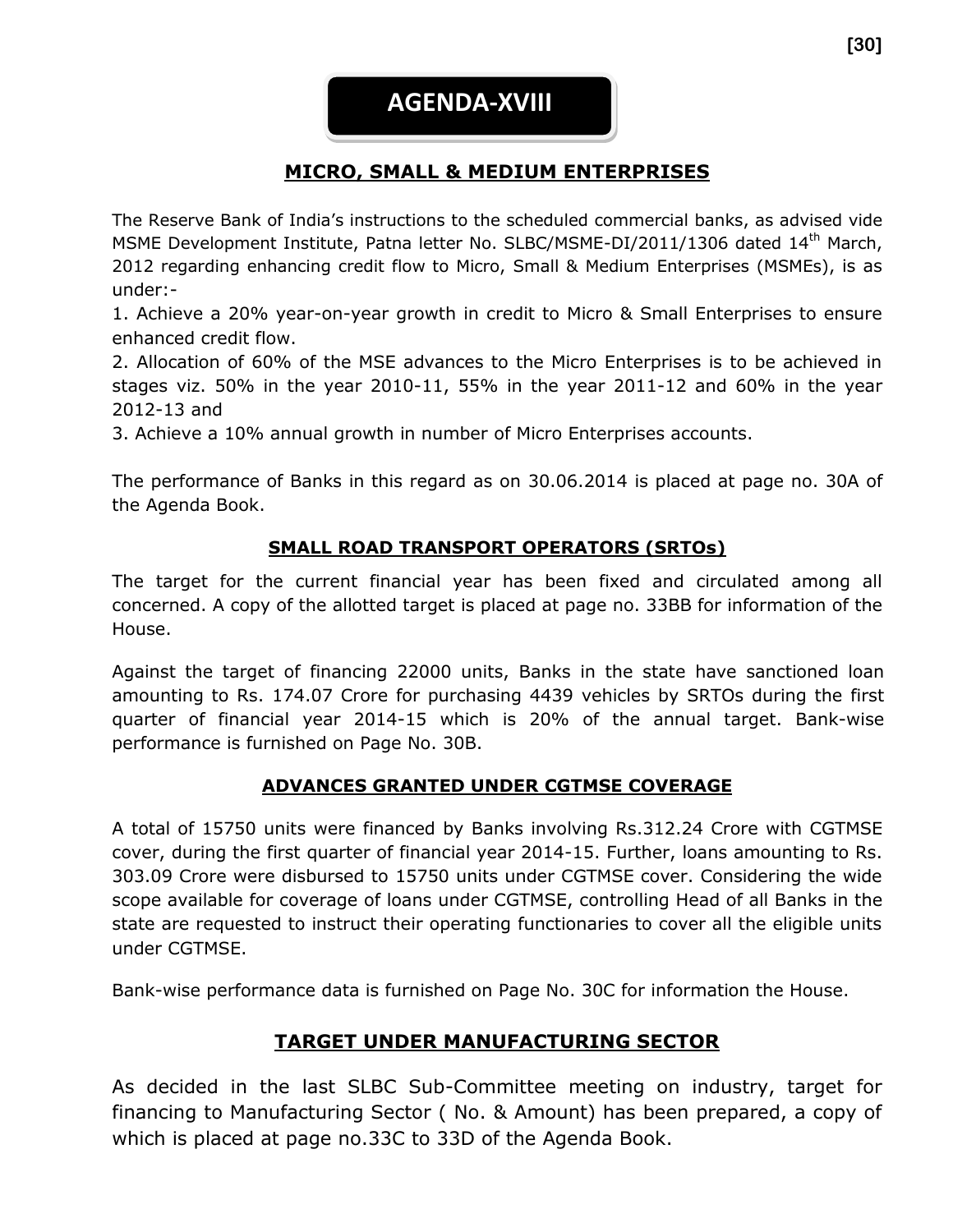

Weavers Credit Card (WCC) scheme aims at providing adequate and timely assistance by the Banks to the Weavers to meet their credit requirements i.e. the investment needs as well as the working capital needs of weavers in a flexible and cost effective manner. The Scheme is valid for both rural and urban areas. The state govt. has allocated a target of financing 5000 WCC in 11 districts during 2014-15. The Govt. of Bihar letter no. 985 dated: 02/07/2014 along with bank & district- wise target, is placed at page no31A to 31B & 33BC of the Agenda Book for information.

During the first quarter of the Financial Year, only few banks have extended loan under the scheme, as under:-

| Name of Bank          | Sanctioned |               |  |  |
|-----------------------|------------|---------------|--|--|
|                       | A/c        | Amt (In lacs) |  |  |
| Central Bank of India | 82         | 31            |  |  |
| Punjab National Bank  | 129        | 30            |  |  |
| Canara Bank           | 65         | 10            |  |  |
| <b>UCO Bank</b>       | 63         | 32            |  |  |
| Bank of Baroda        | 13         | 650           |  |  |
| Allahabad Bank        | 11         | 15            |  |  |
| Dena Bank             | 15         | 6             |  |  |
| <b>MBGB</b>           |            |               |  |  |

The district functionaries are requested to arrange for generation of application forms in adequate no. and Controlling Head of all Banks are requested to initiate requisite steps towards achievement of the target.

#### **FOOD PROCESSING UNITS**

In the 44<sup>th</sup> SLBC meeting Food Processing industry was identified as focus area for the **State** 

Banks have sanctioned loans amounting to Rs.225.69 Crore to 183 Food Processing Units during the first quarter of the financial year 2014-15. Controlling Head of all Banks are requested to instruct their operating functionaries to intensify efforts for increasing finance to such units.

Bank- wise performance is furnished on Page No. 31C for information.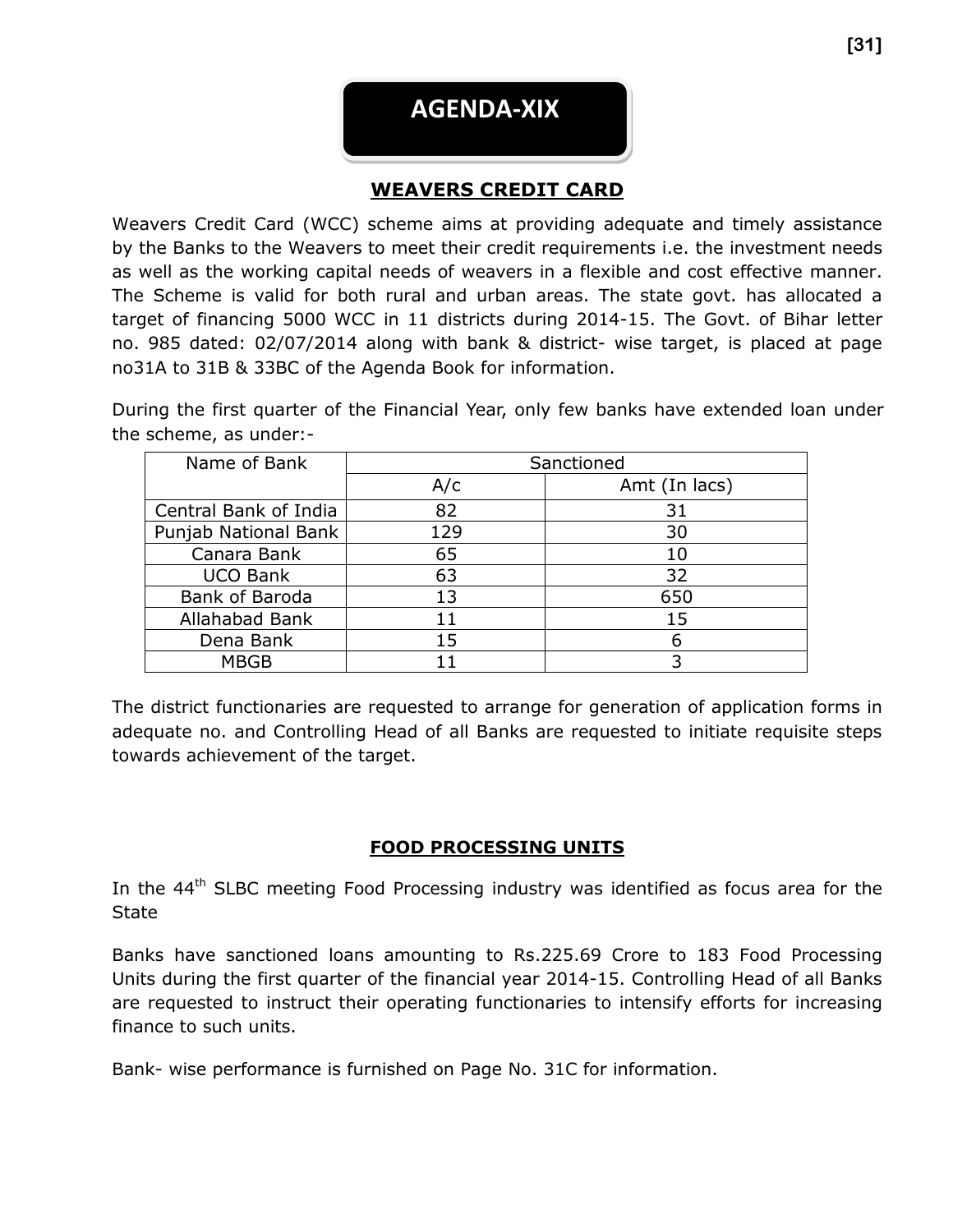### **SECURITY RELATED CONCERN OF BANKS**

Many instances of Dacoity, Theft and other security related incidents have been reported by Banks as under:

| <b>Incidents of Dacoity / Theft etc.</b> |                            |                    |                 |                             |                                     |                            |  |
|------------------------------------------|----------------------------|--------------------|-----------------|-----------------------------|-------------------------------------|----------------------------|--|
| SI.<br>No.                               | Name of the<br><b>Bank</b> | <b>Branch Name</b> | <b>District</b> | Date of<br><b>Incidence</b> | Loss of property<br>(Amount in Lac) | <b>Nature of Incidence</b> |  |
| 1.                                       | MBGB                       | Baurisarai         | Biharshari      | 26.08.2013                  | 3.00                                | Dacoity                    |  |
| 2.                                       | Indian Bank                | Aurangabad         | Aurangabad      | 28.09.2013                  | 5.37                                | Dacoity                    |  |
| 3.                                       | <b>SBI</b>                 | AMY Bhita          | Patna           | 11.11.2013                  | 61.28                               | Burglary                   |  |
| 4.                                       | <b>UBGB</b>                | Bhalpatti          | Darbhanga       | 15.04.2014                  | BR. Manager Shot<br>Dead            | Dacoity                    |  |
| 5.                                       | Union Bank                 | Fathua             | Patna           | 14.05.2014                  | 100.00                              | Dacoity                    |  |

The Above mentioned data suggests that criminal activities have increased in the area of operation of Banks in general and as such staff members have developed a sense of insecurity.

The State Government is therefore requested to expedite the process of raising a special battalion of police personnel for security of Banks so that the Bankers are able to provide unhindered Banking services to the people in a more secured environment, especially in remote areas.

## **AGENDA-XXI**

## **SPECIAL CENTRAL ASSISTANCE (SCA) TO SPECIAL COMPONENT PLAN (SCP) FOR SCHEDULED CASTES**

The Govt. of India's scheme provides for Special Central Assistance (SCA) to be utilised in conjunction with Special Component Plan (SCP) for Scheduled Castes (SCs).

A Copy of letter of Joint Secretary, Ministry of Social Justice, Govt. of India containing the details of the scheme had been provided in the Agenda Book of  $46<sup>th</sup>$  SLBC meeting held on 26.11.2013

All Banks are requested to provide financial assistance to the Scheduled Caste people to bring about economic development of Scheduled Caste families in the state. The State Govt. is requested to circulate the salient features of the scheme to facilitate banks provide financial assistance under the scheme.